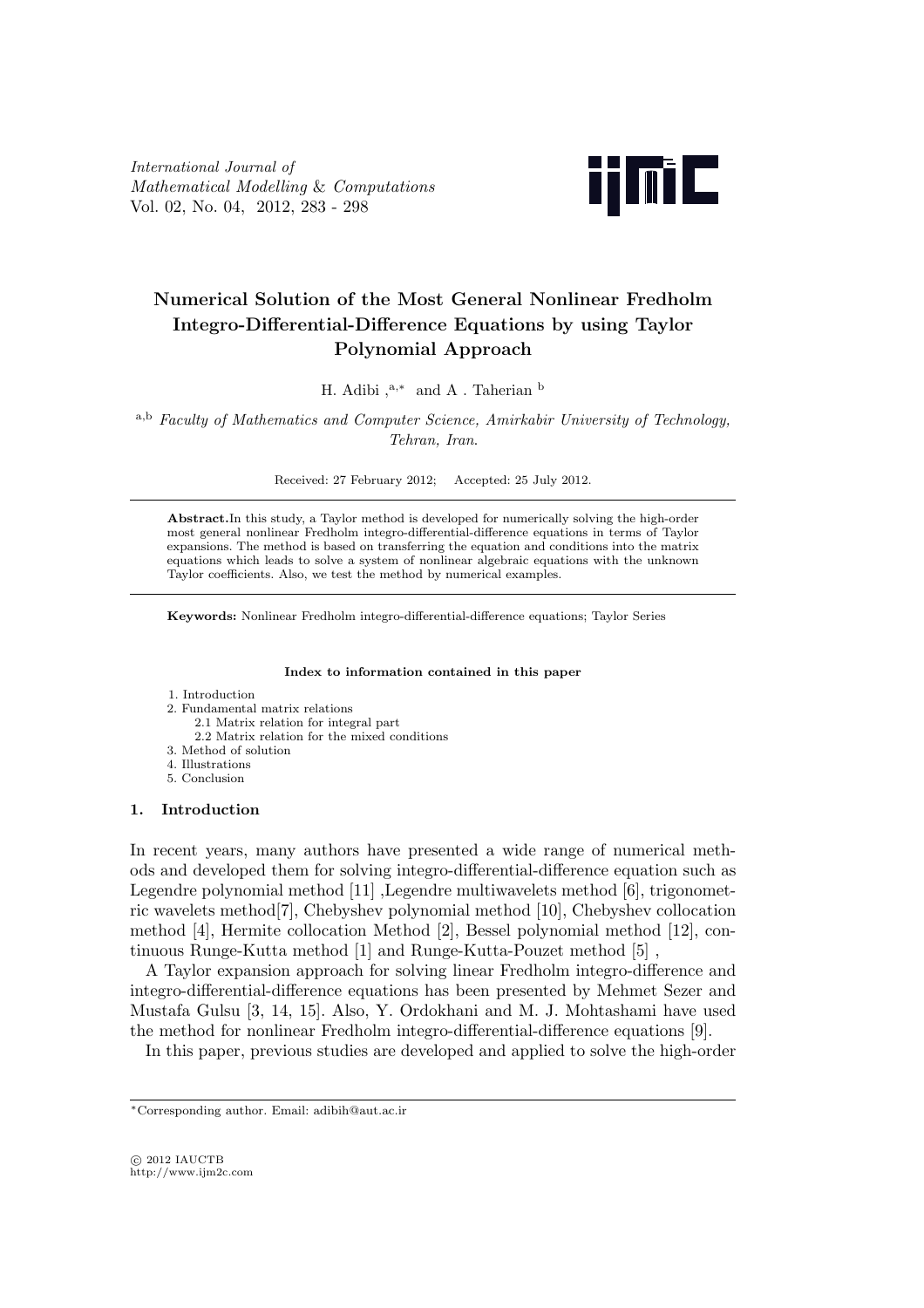nonlinear Fredholm integro-differential-difference equations as

$$
\sum_{k=0}^{m} \sum_{j=0}^{n} P_{kj}(x) y^{(k)}(x - \tau_{kj}) = f(x) + \int_{a}^{b} \sum_{p=1}^{q} \sum_{l=0}^{s} K_{pl}(x, t) y^{p}(t - \tau_{pl}) dt; \quad \tau_{kj} \ge 0, \tau_{pl} \ge 0
$$
\n(1)

with the mixed conditions

$$
\sum_{k=0}^{m-1} \sum_{i=0}^{R} a_{lk}^{i} y^{(k)}(a_i) = \lambda_l, \quad l = 0, 1, ..., m-1, a \leq a_i \leq b,
$$
\n(2)

where  $P_{kj}(x)$ ,  $K_{pl}(x, t)$  and  $f(x)$  are given functions that have suitable derivatives and  $a_{ik}^l$ ,  $\lambda_i$ , *i* and *l* are given real constants and represented by truncated Taylor expansion of degree N at  $x = c$  and the unknown function  $y(x)$  is expressed in the form

$$
y(x) = \sum_{n=0}^{N} \frac{y^{(n)}(c)}{n!} (x - c)^n, \quad a \leq c \leq b, N \geq m.
$$
 (3)

## **2. Fundamental matrix relations**

Let us convert the equation (1) into matrix form. We consider the solution  $y(x)$ by the truncated Taylor series defined in (3) and express it in the matrix form

$$
[y(x)] = \mathbf{X} \mathbf{M_0} \mathbf{Y},\tag{4}
$$

*.*

where

$$
\mathbf{X} = [1 \quad (x - c) \quad (x - c)^2 \quad \dots \quad (x - c)^N],
$$

$$
\mathbf{M_0} = \begin{bmatrix} \frac{1}{0!} & 0 & 0 & \dots & 0 \\ 0 & \frac{1}{1!} & 0 & \dots & 0 \\ 0 & 0 & \frac{1}{2!} & \dots & 0 \\ \vdots & \vdots & \vdots & \ddots & \vdots \\ 0 & 0 & 0 & \dots & \frac{1}{N!} \end{bmatrix}, \qquad \mathbf{Y} = \begin{bmatrix} y^{(0)}(c) \\ y^{(1)}(c) \\ y^{(2)}(c) \\ \vdots \\ y^{(N)}(c) \end{bmatrix}
$$

By substituting  $(x - \tau_{kj})$  instead of *x* in (3) and differentiating it *N* times with respect to *x*, we will have

$$
y^{(0)}(x - \tau_{kj}) = \sum_{n=0}^{N} \frac{y^{(n)}(c)}{n!} (x - \tau_{kj} - c)^n
$$

$$
y^{(1)}(x - \tau_{kj}) = \sum_{n=1}^{N} \frac{y^{(n)}(c)}{(n-1)!} (x - \tau_{kj} - c)^{n-1}
$$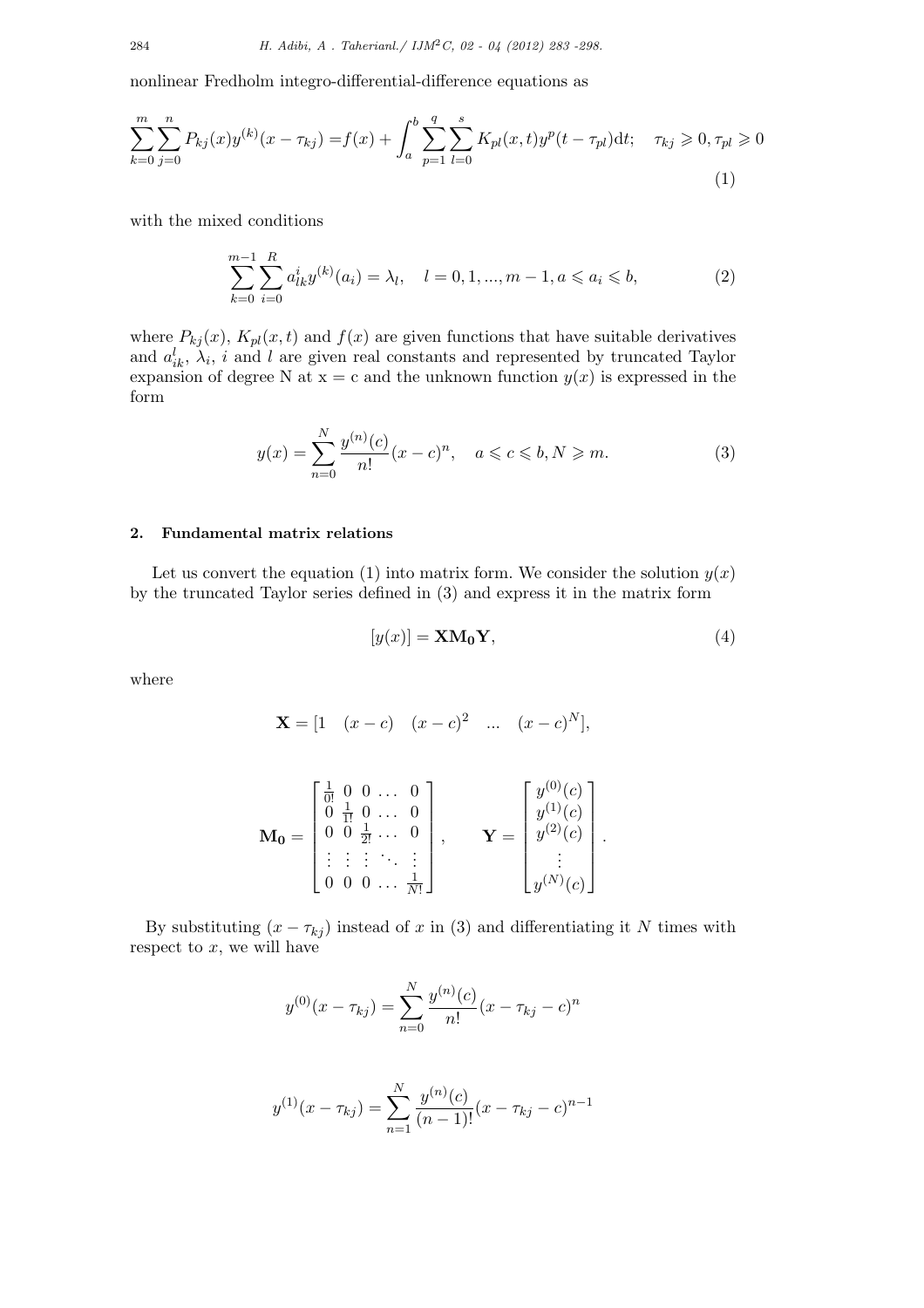*H. Adibi, A . Taherian./ IJM*2*C, 02 - 04 (2012) 283 -298.* 285

$$
y^{(2)}(x - \tau_{kj}) = \sum_{n=2}^{N} \frac{y^{(n)}(c)}{(n-2)!} (x - \tau_{kj} - c)^{n-2}
$$
  

$$
\vdots
$$
  

$$
y^{(N)}(x - \tau_{kj}) = \sum_{n=N}^{N} \frac{y^{(n)}(c)}{(n-N)!} (x - \tau_{kj} - c)^{n-N}.
$$

and

$$
[\mathbf{Y}(\tau_{kj})] = \mathbf{X}(\tau_{kj})\mathbf{Y},\tag{5}
$$

where

$$
\mathbf{X}(\tau_{kj}) = \begin{bmatrix} \frac{1}{0!} & \frac{(-\tau_{kj})^1}{1!} & \frac{(-\tau_{kj})^2}{2!} & \cdots & \frac{(-\tau_{kj})^N}{N!} \\ 0 & \frac{1}{0!} & \frac{(-\tau_{kj})^1}{1!} & \cdots & \frac{(-\tau_{kj})^{(N-1)}}{(N-1)!} \\ 0 & 0 & \frac{1}{0!} & \cdots & \frac{(-\tau)^{(N-2)}}{(N-2)!} \\ \vdots & \vdots & \vdots & \vdots & \vdots \\ 0 & 0 & 0 & \cdots & \frac{1}{0!} \end{bmatrix},
$$

$$
\mathbf{Y}(\tau_{kj}) = [y^{(0)}(c - \tau_{kj}) \quad y^{(1)}(c - \tau_{kj}) \quad \dots \quad y^{(N)}(c - \tau_{kj})]^T,
$$

$$
\mathbf{Y} = [y^{(0)}(c) \quad y^{(1)}(c) \quad \dots \quad y^{(N)}(c)]^T.
$$

Moreover, we consider the term  $P_{kj}(x)y^{(k)}(x - \tau_{kj})$  of difference part of equation (1) as the truncated Taylor expansions of degree *N* at  $x = c$  in the form

$$
P_{kj}(x)y^{(k)}(x-\tau_{kj}) = \sum_{n=0}^{N} \frac{1}{n!} [P_{kj}(x)y^{(k)}(x-\tau_{kj})]_{x=c}^{(n)}(x-c)^{n}.
$$
 (6)

By using the Leibnitzs rule

$$
[P_{kj}(x)y^{(k)}(x-\tau_{kj})]_{x=c}^{(n)} = \sum_{i=0}^{n} {n \choose i} P_{kj}^{(n-i)}(c)y^{(k+i)}(c-\tau_{kj}),
$$

and substituting in the expression (6), we have

$$
P_{kj}(x)y^{(k)}(x - \tau_{kj}) = \sum_{n=0}^{N} \sum_{i=0}^{n} \frac{1}{n!} {n \choose i} P_{kj}^{(n-i)}(c)y^{(k+i)}(c - \tau_{kj})(x - c)^n
$$

and

$$
[\mathbf{P}_{\mathbf{k}\mathbf{j}}(x)y^{(k)}(x-\tau_{kj})] = \mathbf{X}\mathbf{P}_{\mathbf{k}\mathbf{j}}\mathbf{Y}(\tau_{\mathbf{k}\mathbf{j}}).
$$
 (7)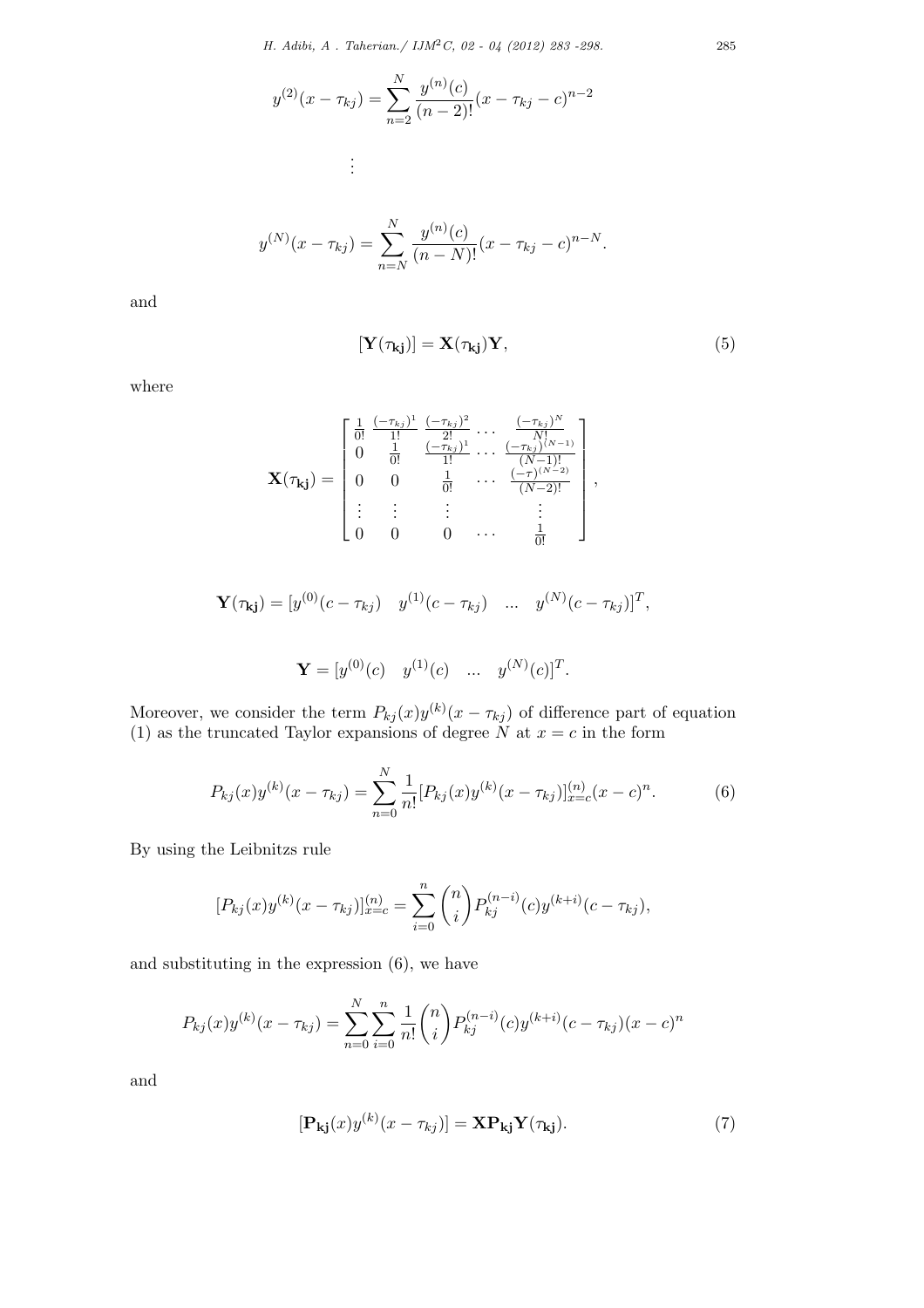Or from (5)

$$
[\mathbf{P}_{\mathbf{kj}}(x)y^{(k)}(x - \tau_{kj})] = \mathbf{X} \mathbf{P}_{\mathbf{kj}} \mathbf{X}(\tau_{\mathbf{kj}}) \mathbf{Y},\tag{8}
$$

where

$$
\mathbf{P_{kj}} = \begin{bmatrix}\n0 & \dots & 0 & \frac{P_{(1)}^{(0)}(c)}{0!0!} & 0 & 0 & \dots & 0 & 0 \\
0 & \dots & 0 & \frac{P_{kj}^{(1)}(c)}{1!0!} & \frac{P_{kj}^{(0)}(c)}{0!1!} & 0 & \dots & 0 & 0 \\
0 & \dots & 0 & \frac{P_{kj}^{(2)}(c)}{2!0!} & \frac{P_{kj}^{(1)}(c)}{1!1!} & \frac{P_{kj}^{(0)}(c)}{0!2!} & \dots & 0 & 0 \\
\vdots & \vdots & \vdots & \vdots & \vdots & \vdots & \vdots & \vdots \\
0 & \dots & 0 & \frac{P_{(N-k)}^{(N-k)}(c)}{N!0!} & \frac{P_{N-k}^{(N-k-1)}(c)}{(N-k-1)!1!} & \frac{P_{kj}^{(N-k-2)}(c)}{(N-k-2)!2!} & \dots & \frac{P_{kj}^{(1)}(c)}{1!(N-k-1)!} & \frac{P_{kj}^{(0)}(c)}{0!(N-k)!} \\
0 & \dots & 0 & \frac{P_{kj}^{(N-k+1)}(c)}{(N-k+1)!0!} & \frac{P_{kj}^{(N-k)}(c)}{(N-k)!1!} & \frac{P_{kj}^{(N-k-1)}(c)}{(N-k-1)!2!} & \dots & \frac{P_{kj}^{(1)}(c)}{2!(N-k-1)!} & \frac{P_{kj}^{(1)}(c)}{0!(N-k)!} \\
\vdots & \vdots & \vdots & \vdots & \vdots & \vdots & \vdots & \vdots \\
0 & \dots & 0 & \frac{P_{kj}^{(N-1)}(c)}{(N-1)!0!} & \frac{P_{kj}^{(N-2)}(c)}{(N-2)!1!} & \frac{P_{kj}^{(N-3)}(c)}{(N-3)!2!} & \dots & \frac{P_{kj}^{(k)}(c)}{k!(N-k-1)!} & \frac{P_{kj}^{(k-1)}(c)}{(k-1)!(N-k)!} \\
0 & \dots & 0 & \frac{P_{kj}^{(N)}(c)}{(N)!0!} & \frac{P_{kj}^{(N-1)}(c)}{(N-1)!1!} & \frac{P_{kj}^{(N-2)}(c)}{(N-2)!2!} & \dots & \frac{P
$$

Clearly

$$
\mathbf{P_{0j}} = \begin{bmatrix} \frac{P_{0j}^{(0)}(c)}{0!0!} & 0 & 0 & \cdots & 0 \\ \frac{P_{0j}^{(1)}(c)}{0!0!} & \frac{P_{0j}^{(0)}(c)}{0!1!} & 0 & \cdots & 0 \\ \frac{P_{0j}^{(2)}(c)}{1!0!} & \frac{P_{0j}^{(1)}(c)}{1!1!} & \frac{P_{0j}^{(0)}(c)}{0!2!} & \cdots & 0 \\ \vdots & \vdots & \vdots & \cdots & \vdots \\ \frac{P_{0j}^{(N)}(c)}{N!0!} & \frac{P_{0j}^{(N-1)}(c)}{N-1!1!} & \frac{P_{0j}^{(N-2)}(c)}{N-2!2!} & \cdots & \frac{P_{0j}^{(0)}(c)}{(0)!N!} \end{bmatrix}.
$$

Now, we approximate  $f(x)$  by truncated Taylor series and represent it as the following matrix form

$$
[f(x)] = \mathbf{XM_0F},\tag{9}
$$

where

$$
\mathbf{F} = [f^{(0)}(c) \quad f^{(1)}(c) \quad \cdots \quad f^{(N)}(c)]^T.
$$

# **2.1** *Matrix relation for integral part*

Let us approximate The kernel functions  $K_{pl}(x, t)$ ,  $p = 1, ..., q$ ;  $l = 0, 1, ..., s$  by the truncated Taylor series of degree *N* about  $x = c$ ,  $t = c$  as

$$
K_{pl}(x,t) = \sum_{n=0}^{N} \sum_{m=0}^{N} k_{nm}^{pl}(x-c)^{n}(t-c)^{m},
$$
\n(10)

where

$$
k_{nm}^{pl} = \frac{1}{n!m!} \frac{\partial^{n+m} K_{pl}(c,c)}{\partial x^n \partial t^m}, \quad n, m = 0, 1, ..., N.
$$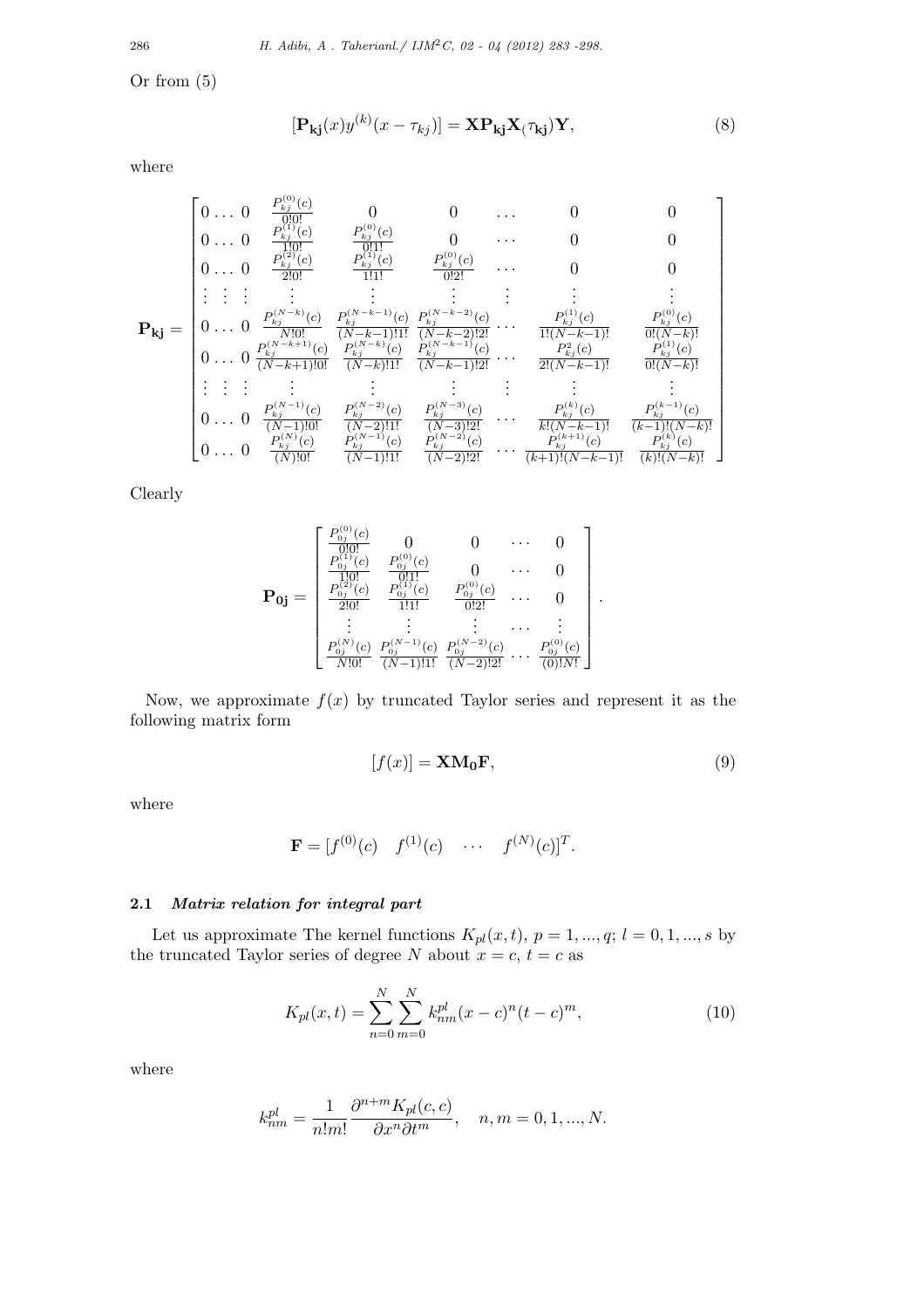The expression (10) can be expressed in the following matrix form

$$
[\mathbf{K}_{pl}(x,t)] = \mathbf{X}\mathbf{K}_{pl}\mathbf{T}^T,\tag{11}
$$

where

$$
\mathbf{K}_{pl} = [k_{nm}^{pl}], \quad n, m = 0, 1, ..., N
$$
  

$$
\mathbf{T} = [1 \quad (t - c) \quad (t - c)^2 \quad ... \quad (t - c)^N].
$$

Now, we use the Cauchy product of  $p$  series and express  $y(x)$  in the following matrix form

$$
y^p(x) = \bar{\mathbf{X}}_p \bar{\mathbf{Y}}_p \tag{12}
$$

so that

$$
\bar{\mathbf{Y}}_{\mathbf{p}} = \begin{bmatrix} \bar{y}_{0}^{p} \\ \bar{y}_{1}^{p} \\ \vdots \\ \bar{y}_{nN}^{p} \end{bmatrix} = \begin{bmatrix} \sum_{k_{1}=0}^{0} \sum_{k_{2}=0}^{k_{1}} \cdots \sum_{k_{p-1}=0}^{k_{p-2}} \frac{y_{k_{p-1}} y_{k_{p-2} - k_{p-1} \cdots y_{k_{1} - k_{2}} y_{0 - k_{1}}}{k_{p-1}! (k_{p-2} - k_{p-1})! \cdots (k_{1} - k_{2})! (0 - k_{1})!} \\ \sum_{k_{1}=0}^{1} \sum_{k_{1}=0}^{k_{1}} \sum_{k_{2}=0}^{k_{1}} \cdots \sum_{k_{p-1}=0}^{k_{p-2}} \frac{y_{k_{p-1}} y_{k_{p-2} - k_{p-1} \cdots y_{k_{1} - k_{2}} y_{1 - k_{1}}}{k_{p-1}! (k_{p-2} - k_{p-1})! \cdots (k_{1} - k_{2})! (1 - k_{1})!} \\ \vdots \\ \sum_{k_{1}=0}^{pN} \sum_{k_{2}=0}^{k_{1}} \cdots \sum_{k_{p-1}=0}^{k_{p-2}} \frac{y_{k_{p-1}} y_{k_{p-2} - k_{p-1} \cdots y_{k_{1} - k_{2}} y_{p N - k_{1}}}{k_{p-1}! (k_{p-2} - k_{p-1})! \cdots (k_{1} - k_{2})! (p N - k_{1})!} \end{bmatrix},
$$

where  $y_m = 0$  for  $m > N$  and

$$
\bar{X}_{p} = [1 (x - c) (x - c)^{2} ... (x - c)^{pN}].
$$

Thereby, we have the matrix form

$$
[y^p(t - \tau_{pl})] = \bar{\mathbf{T}}_p(\tau_{pl}) \bar{\mathbf{Y}}_p
$$
\n(13)

where

$$
\bar{\mathbf{T}}_{\mathbf{p}}(\tau_{\mathbf{p}l}) = [1 \quad (t - \tau_{pl} - c) \quad (t - \tau_{pl} - c)^2 \quad \dots \quad (t - \tau_{pl} - c)^{pN}].
$$

Substituting (11) and (13) into the integral part of Eq. (1), we get the following matrix form

$$
\int_{a}^{b} \sum_{p=1}^{q} \sum_{l=0}^{s} \mathbf{K}_{pl}(x, t) y^{p} (t - \tau_{pl}) dt = \int_{a}^{b} \sum_{p=1}^{q} \sum_{l=0}^{s} \mathbf{X} \mathbf{K}_{pl} \mathbf{T}^{T} \bar{\mathbf{T}}_{p}(\tau_{pl}) \bar{\mathbf{Y}}_{p} dt
$$

$$
= \mathbf{X} \sum_{p=1}^{q} \sum_{l=0}^{s} \mathbf{K}_{pl} \{ \int_{a}^{b} \mathbf{T}^{T} \bar{\mathbf{T}}_{p}(\tau_{pl}) dt \} \bar{\mathbf{Y}}_{p}
$$

$$
= \mathbf{X} \sum_{p=1}^{q} \sum_{l=0}^{s} \mathbf{K}_{pl} \mathbf{H}_{pl} \bar{\mathbf{Y}}_{p}, \qquad (14)
$$

where

$$
\mathbf{H}_{pl} = \int_{a}^{b} \mathbf{T}^{T} \bar{\mathbf{T}}_{p}(\tau_{pl}) dt = [h_{nm}^{pl}];
$$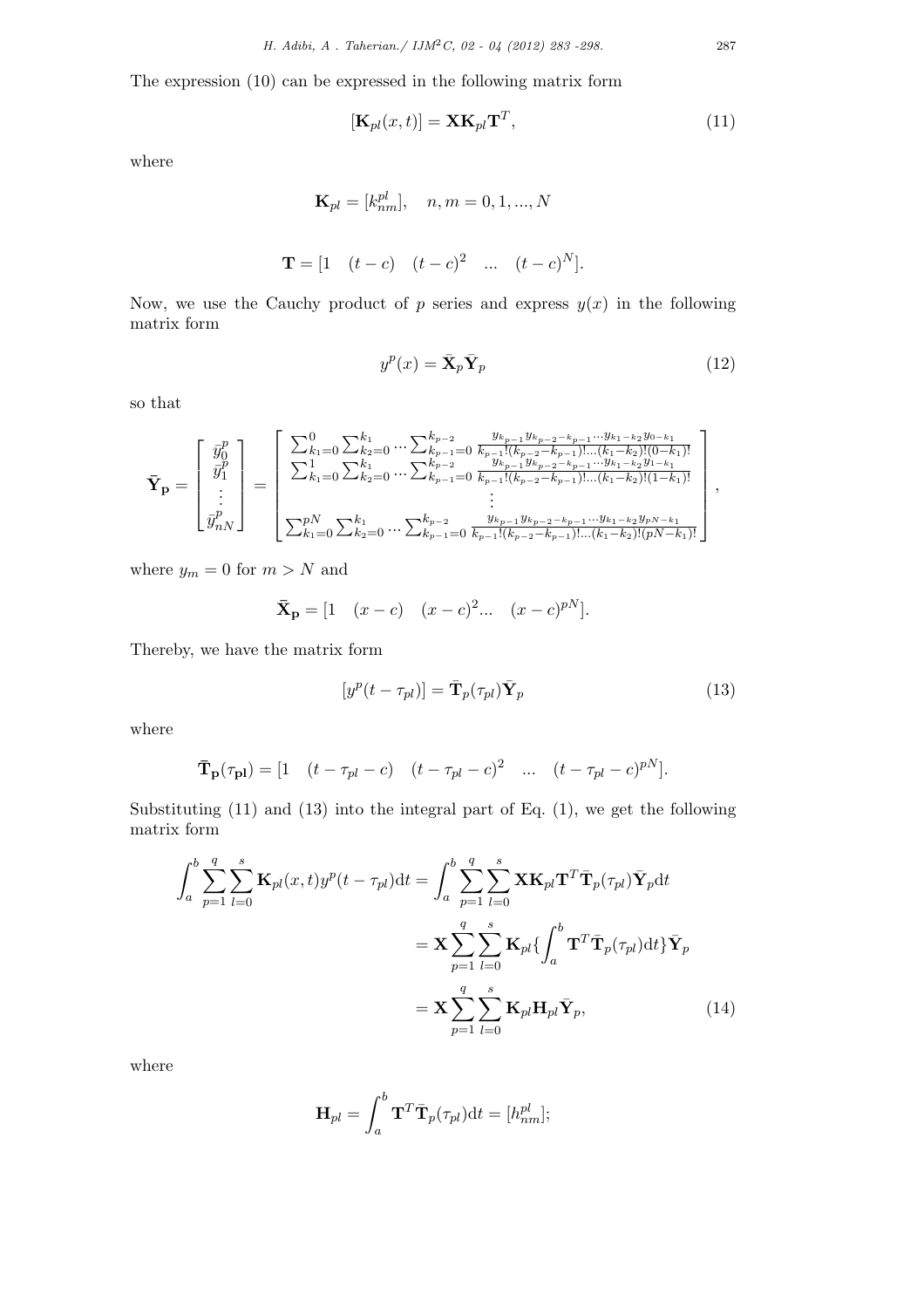if  $\tau_{pl} \neq 0$ ,

$$
h_{nm}^{pl} = \sum_{k=0}^{n} {n \choose k} (\tau_{pl})^k \frac{(b - \tau_{pl} - c)^{n+m-k+1} - (a - \tau_{pl} - c)^{n+m-k+1}}{n+m-k+1}
$$

and if  $\tau_{pl} = 0$ ,

$$
h_{nm}^{pl} = \frac{(b-c)^{n+m+1} - (a-c)^{n+m+1}}{n+m+1}; \quad n = 0, 1, ..., N, m = 0, 1, ..., pN.
$$

Finally, substituting  $(8)$ ,  $(9)$  and  $(14)$  into the equation  $(1)$  we have

$$
\sum_{k=0}^{m} \sum_{j=0}^{n} \mathbf{P}_{kj} \mathbf{X}(\tau_{kj}) \mathbf{Y} - \sum_{p=1}^{q} \sum_{l=0}^{s} \mathbf{K}_{pl} \mathbf{H}_{pl} \bar{\mathbf{Y}}_{p} = \mathbf{M}_{0} \mathbf{F}, \quad p, q, s < m \tag{15}
$$

#### **2.2** *Matrix relation for the mixed conditions*

Now we obtain the matrix representation of the mixed conditions (2). We can express The expression (3) and its derivatives as

$$
[y^{(k)}(a_i)] = \mathbf{A}_i \mathbf{M}_k \mathbf{Y},\tag{16}
$$

where

$$
\mathbf{A}_{i} = [1 \quad (a_{i} - c) \quad (a_{i} - c)^{2} \quad \dots \quad (a_{i} - c)^{N}],
$$

$$
\mathbf{M}_{\mathbf{k}} = \begin{bmatrix} 0 & 0 & \dots & \frac{1}{0!} & 0 & \dots & 0 \\ 0 & 0 & \dots & 0 & \frac{1}{1!} & \dots & 0 \\ \vdots & \vdots & \vdots & \vdots & & \vdots \\ 0 & 0 & \dots & 0 & 0 & \dots & \frac{1}{(N-k)!} \\ 0 & 0 & \dots & 0 & 0 & \dots & 0 \\ \vdots & \vdots & \vdots & \vdots & & \vdots \\ 0 & 0 & \dots & 0 & 0 & \dots & 0 \end{bmatrix}.
$$

By replacing (16) into conditions (2) and then simplifying, we have

$$
\mathbf{U}_l \mathbf{Y} = [\lambda_l], \quad l = 0, 1, ..., m - 1 \tag{17}
$$

where

$$
\mathbf{U}_{l} = \sum_{k=0}^{m-1} \sum_{i=0}^{R} \{a_{lk}^{i} \mathbf{A}_{i} \mathbf{M}_{k}\} = [u_{l0} \quad u_{l1} \quad \dots \quad u_{lN}]
$$

### **3. Method of solution**

The relation matrix (15) corresponds to a system of  $(N + 1)$  algebraic equations for the  $(N + 1)$  unknown coefficients  $y^{(n)}(c)$ ,  $n = 0, 1, ..., N$  and we can write it in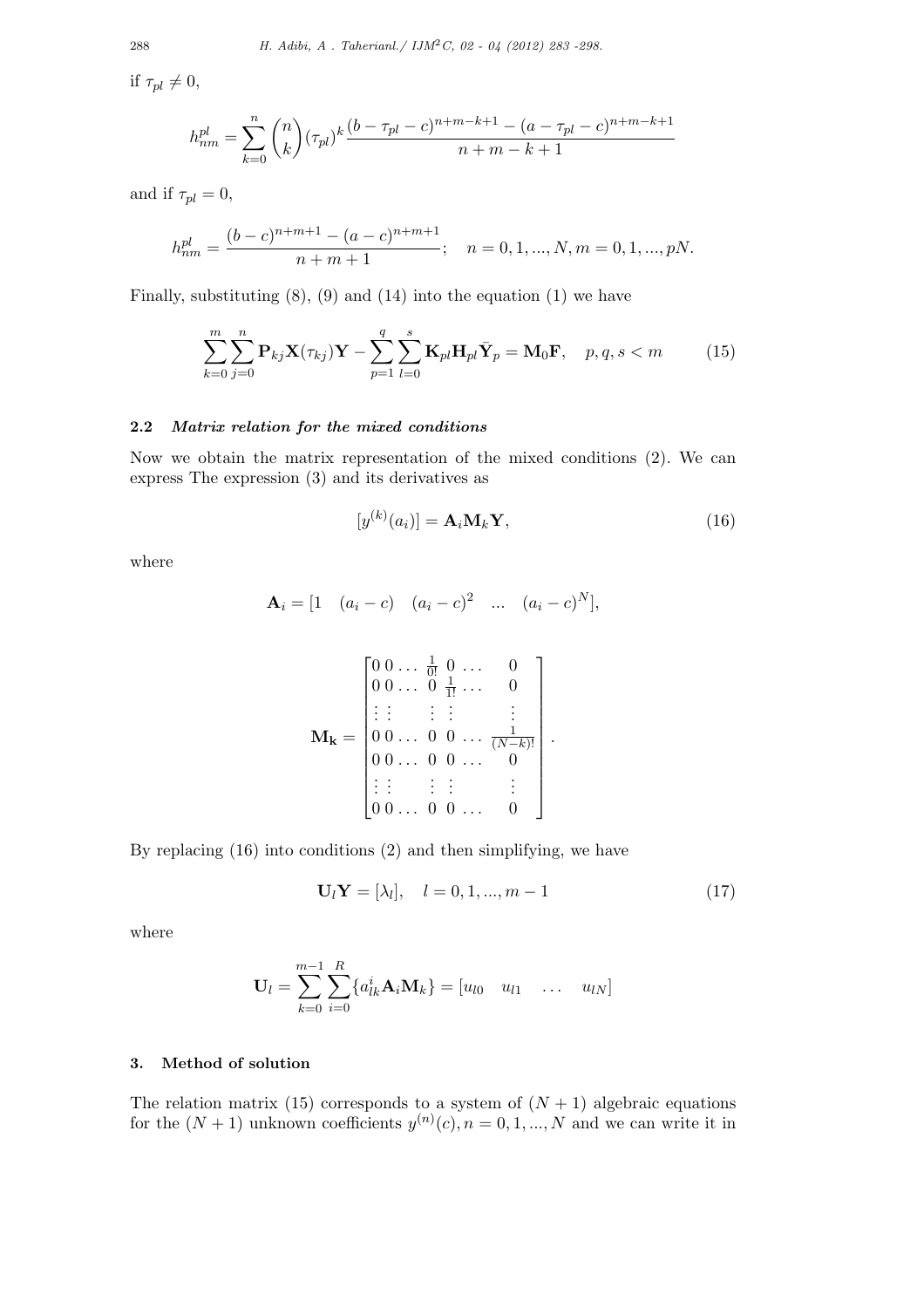the form

$$
\mathbf{W}\mathbf{Y} - \mathbf{V}\bar{\mathbf{Y}}_p = \mathbf{M}_0 \mathbf{F}, \quad p = 1, ..., q \quad or \quad [\mathbf{W}; \mathbf{V}: \mathbf{M}_0 \mathbf{F}] \tag{18}
$$

where

$$
\mathbf{W} = [w_{hi}] = \sum_{k=0}^{m} \sum_{j=0}^{n} \mathbf{P}_{kj} \mathbf{X}(\tau_{kj}), \quad h, i = 0, 1, ..., N,
$$

$$
\mathbf{V} = [v_{st}] = \sum_{p=1}^{q} \sum_{l=0}^{s} K_{pl} H_{pl}, \quad s, t = 0, 1, ..., N.
$$

Consider the matrix form of condition (2), represented into (17). We can write

$$
[U_l; \lambda_l] = [u_{l0} \quad u_{l1} \quad \dots \quad u_{lN}; \lambda_l], \quad l = 0, 1, \dots, m - 1. \tag{19}
$$

To obtain the approximate solution of equation (1) under the mixed conditions (2) in terms of Taylor polynomials, we substitute *m* rows matrices (19) by the last *m* rows of the matrix (18), thus, we have the augmented matrix as [1-4]

$$
[\tilde{\mathbf{W}}; \tilde{\mathbf{V}} : \tilde{\mathbf{F}}] = \begin{bmatrix} w_{0,0} & w_{0,1} & \cdots & w_{0,N} & ; & v_{0,0} & v_{0,1} & \cdots & v_{0,1N} \\ w_{1,0} & w_{1,1} & \cdots & w_{1,N} & ; & v_{1,0} & v_{1,1} & \cdots & v_{1,1N} \\ \vdots & \vdots & \vdots & \vdots & \vdots & \vdots & \vdots & \vdots & \vdots \\ w_{N-m,0} & w_{N-m,1} & \cdots & w_{N-m, N} & ; & v_{N-m,0} & v_{N-m,1} & \cdots & v_{N-m,1N} \\ u_{0,0} & u_{0,1} & \cdots & u_{0,N} & ; & 0 & 0 & \cdots & 0 \\ u_{1,0} & u_{1,1} & \cdots & u_{1,N} & ; & 0 & 0 & \cdots & 0 \\ \vdots & \vdots & \vdots & \vdots & \vdots & \vdots & \vdots & \vdots & \vdots \\ u_{m-1,0} & u_{m-1,1} & \cdots & u_{m-1,N} & ; & 0 & 0 & \cdots & 0 \\ \vdots & \vdots & \vdots & \vdots & \vdots & \vdots & \vdots & \vdots \\ v_{0,0} & v_{0,1} & \cdots & v_{0,pN} & ; & \frac{f^{(0)}(c)}{f^{(1)}(c)} \\ \vdots & \vdots & \vdots & \vdots & \vdots & \vdots & \vdots \\ v_{1,0} & v_{1,1} & \cdots & v_{1,pN} & ; & \frac{f^{(N-m)}(c)}{f^{(N-m)}} \\ \vdots & \vdots & \vdots & \vdots & \vdots & \vdots & \vdots \\ v_{1,0} & v_{1,1} & \cdots & v_{N-m,pN} & ; & \frac{f^{(N-m)}(c)}{f^{(N-m)}} \\ v_{1,1} & \cdots & v_{N-m,0} & v_{N-m,1} & \cdots & v_{N-m,pN} \\ \vdots & \vdots & \vdots & \vdots & \vdots & \vdots & \vdots \\ v_{1,1} & \cdots & v_{1,2} & \cdots & v_{N-m,pN} & ; & \frac{f^{(N-m)}(c)}{f^{(N-m)}} \\ v_{1,2} & \cdots & v_{1
$$

By using this nonlinear system, we can obtain the unknown Taylor coefficients  $y^{(n)}(x), n = 0, 1, ..., N$ . Substituting this coefficient into the expression (3) we find the approximation solution  $y(x)$ .

Also, we can approximate the error for the integro-differential-difference equations. The Taylor expansion (3) is an approximate solution of equation (1). When the function  $y(x)$  and its derivatives are replaced into the equation (1), the resuming equation must be satisfied approximately, that is, for  $x = x_i$ ,  $(i = 0, 1, ..., N)$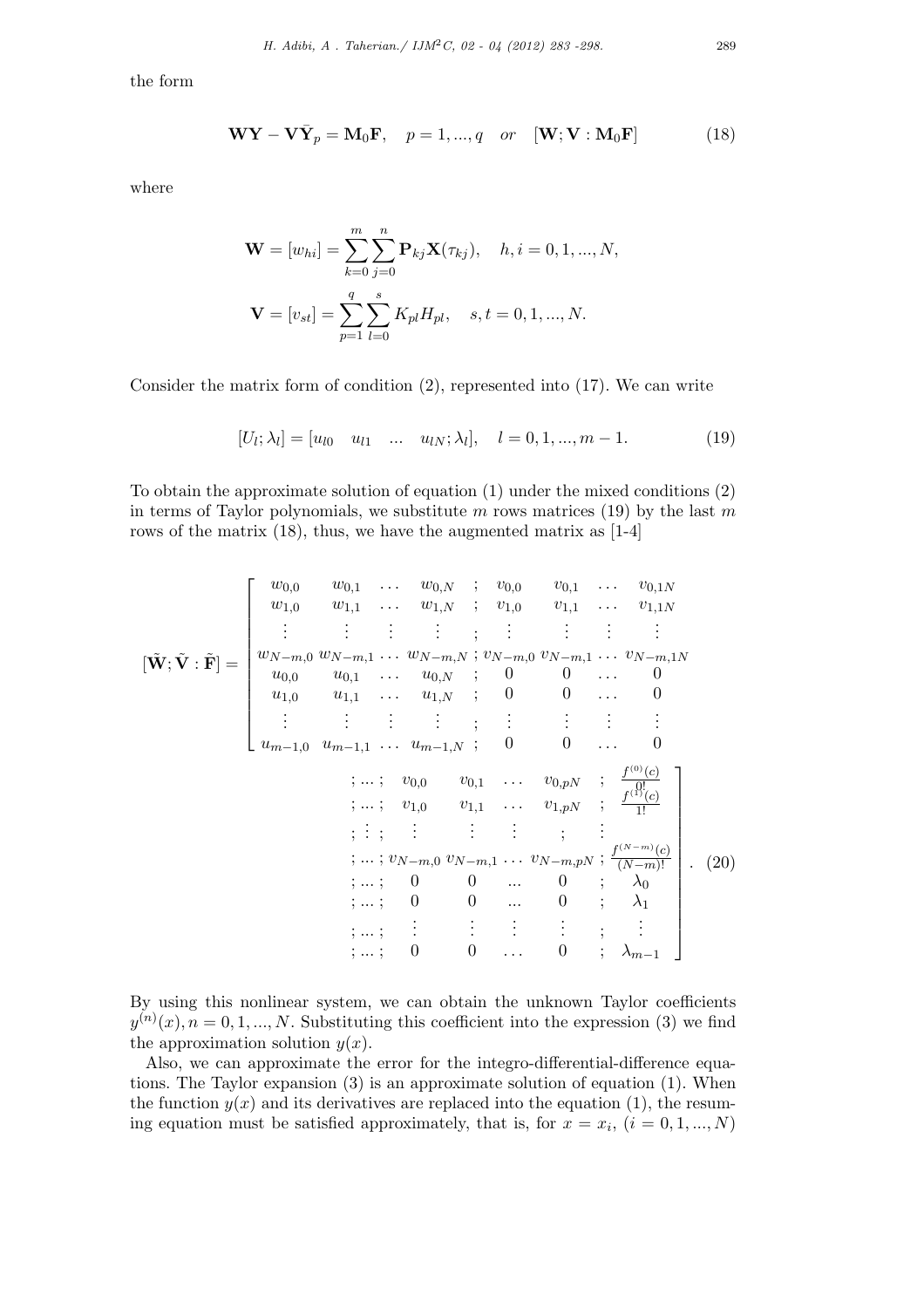in [a, b]

$$
E(x_i) = \left| \sum_{k=0}^{m} \sum_{j=0}^{n} P_{kj}(x_i) y^{(k)}(x_i - \tau_{kj}) - \int_a^b \sum_{p=1}^{q} \sum_{l=0}^{s} K_{pl}(x_i, t) y^p(t - \tau_{pl}) dt - f(x_i) \right| \approx 0
$$
\n(21)

or

$$
E(X_i) \leq 10^{-k_i} (k_i)
$$
 is any positive integer).

If max  $|10^{-k_i}| = 10^{-i}$  (k is any positive integer) is determined, then until the difference  $|D(x_i)|$  at each of the points becomes smaller than the prescribed  $10^{-i}$ , the truncation limit *N* is increased [8, 13].

#### **4. Illustrations**

The method of this paper is useful in obtaining the solutions of nonlinear Fredholm integro-differential-difference equations in terms of Taylor polynomials. In this section, we will show some examples to get appropriate approximations to the solution of integro-differential-difference equations. The approximate solutions are generated by means of the Computer Algebra System Maple 11.

**Example 1.** Let us first consider the following nonlinear Fredholm integrodifferential-difference equation

$$
y''(x) + xy'(x-2) + 2y(x-1) = f(x) + \int_0^2 \{(x+t)[y(t-1)]^2 + [y(t-2)]^2 - t[y(t-1)]^4\}dt
$$

with the conditions

$$
y(0) = 0, \quad y'(0) = 0
$$

and approximate the solution  $y(x)$  by the Taylor polynomial

$$
y(x) = \sum_{n=0}^{3} \frac{y^{(n)}(0)}{n!} (x - c)^n,
$$

so that,  $N = 3$ ,  $a = c = 0$ ,  $b = 2$ ,  $\tau_{00} = 1$ ,  $\tau_{10} = 2$ ,  $\tau_{20} = 0$ ,  $P_{00}(x) = 2$ ,  $P_{10}(x) = x$ ,  $P_{20}(x) = x$ ,  $K_{20}(x,t) = t$ ,  $K_{21}(x,t) = 1$ ,  $K_{40}(x,t) = 1$ ,  $f(x) =$  $-5x^3 + 22x^2 - \frac{1144}{35}x - \frac{257458}{6435}$ . The required matrices are

$$
P_{00} = \begin{bmatrix} 2 & 0 & 0 & 0 \\ 0 & 2 & 0 & 0 \\ 0 & 0 & 1 & 0 \\ 0 & 0 & 0 & \frac{1}{3} \end{bmatrix}, \quad P_{10} = \begin{bmatrix} 0 & 0 & 0 & 0 \\ 0 & 1 & 0 & 0 \\ 0 & 0 & 1 & 0 \\ 0 & 0 & 0 & \frac{1}{2} \end{bmatrix}, \quad P_{20} = \begin{bmatrix} 0 & 0 & 1 & 0 \\ 0 & 0 & 0 & 1 \\ 0 & 0 & 0 & 0 \\ 0 & 0 & 0 & 0 \end{bmatrix},
$$

$$
X_{00} = \begin{bmatrix} 1 & -1 & \frac{1}{2} & -\frac{1}{6} \\ 0 & 1 & -1 & \frac{1}{2} \\ 0 & 0 & 1 & -1 \\ 0 & 0 & 0 & 1 \end{bmatrix}, \quad X_{10} = \begin{bmatrix} 1 & -2 & 2 & -\frac{4}{3} \\ 0 & 1 & -2 & 2 \\ 0 & 0 & 1 & -2 \\ 0 & 0 & 0 & 1 \end{bmatrix}, \quad X_{20} = \begin{bmatrix} 1 & 0 & 0 & 0 \\ 0 & 1 & 0 & 0 \\ 0 & 0 & 1 & 0 \\ 0 & 0 & 0 & 1 \end{bmatrix},
$$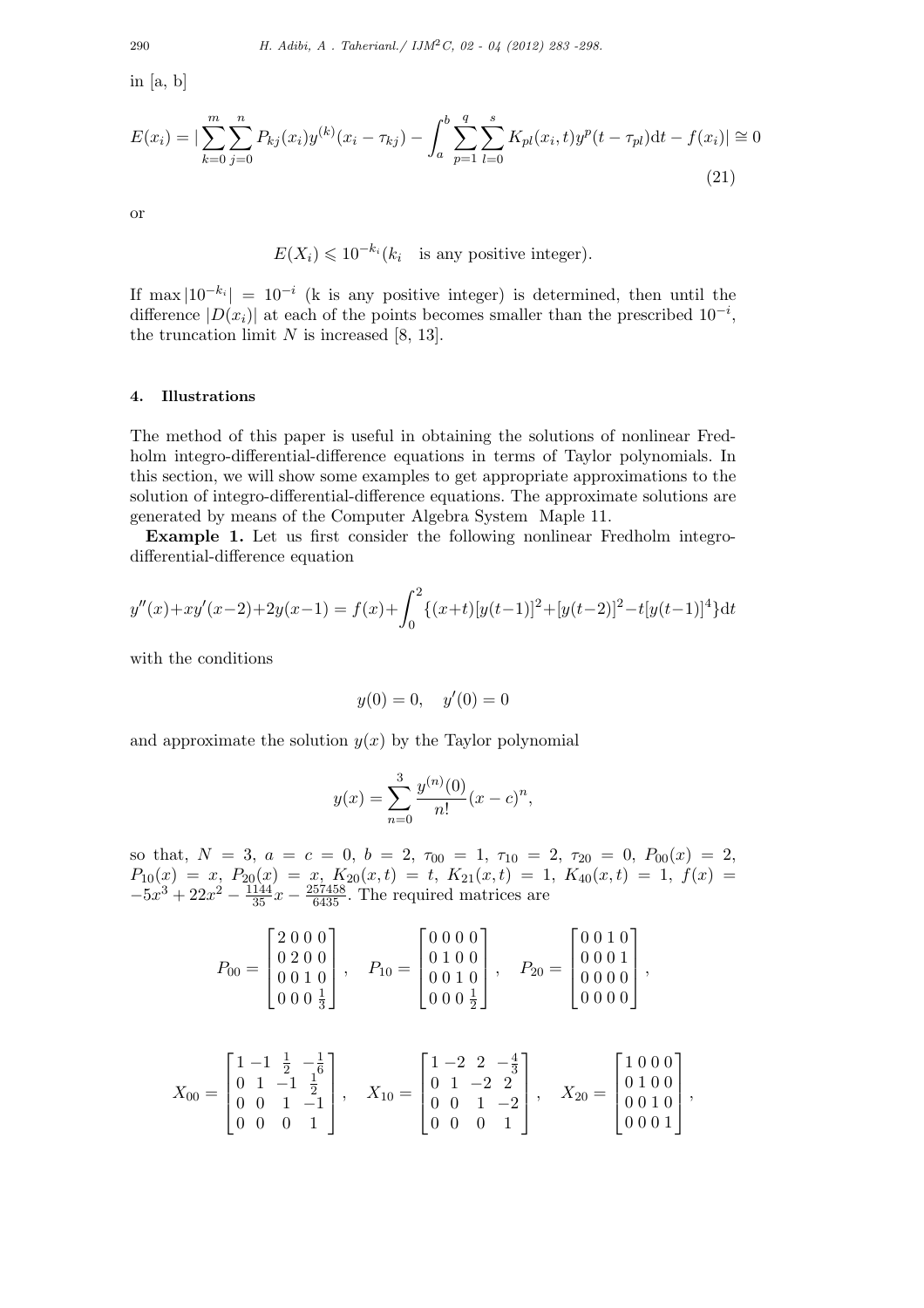$$
M_0 = \begin{bmatrix} 1 & 0 & 0 & 0 \\ 0 & 1 & 0 & 0 \\ 0 & 0 & \frac{1}{2} & 0 \\ 0 & 0 & 0 & \frac{1}{6} \end{bmatrix}, \quad F = \begin{bmatrix} -\frac{257458}{6435} \\ -\frac{1144}{35} \\ 44 \\ -30 \end{bmatrix},
$$

$$
K_{20} = \begin{bmatrix} 0 & 1 & 0 & 0 \\ 1 & 0 & 0 & 0 \\ 0 & 0 & 0 & 0 \\ 0 & 0 & 0 & 0 \end{bmatrix}, \quad K_{21} = \begin{bmatrix} 1 & 0 & 0 & 0 \\ 0 & 0 & 0 & 0 \\ 0 & 0 & 0 & 0 \\ 0 & 0 & 0 & 0 \end{bmatrix}, \quad K_{40} = \begin{bmatrix} 0 & -1 & 0 & 0 \\ 0 & 0 & 0 & 0 \\ 0 & 0 & 0 & 0 \\ 0 & 0 & 0 & 0 \end{bmatrix},
$$

$$
H_{20} = \left[\begin{matrix} 2 & 0 & \frac{2}{3} & 0 & \frac{2}{5} & 0 & \frac{2}{5} \\ 2 & \frac{2}{3} & \frac{2}{3} & \frac{2}{5} & \frac{2}{5} & \frac{2}{5} \\ \frac{8}{3} & \frac{4}{3} & \frac{16}{15} & \frac{4}{3} & \frac{24}{35} & \frac{4}{5} & \frac{32}{35} \\ 4 & \frac{36}{15} & \frac{14}{30} & \frac{38}{35} & \frac{44}{35} & \frac{68}{63} & \frac{20}{21} \end{matrix}\right],
$$

$$
H_{21}=\left[\begin{matrix} 2 & -2 & \frac{8}{3} & -4 & \frac{32}{5} & -\frac{64}{5} & \frac{128}{7} \\ 2 & -\frac{4}{3} & \frac{3}{3} & -\frac{8}{5} & \frac{32}{15} & -\frac{64}{5} & \frac{32}{7} \\ \frac{8}{3} & -\frac{4}{3} & \frac{16}{15} & -\frac{16}{15} & \frac{128}{15} & -\frac{32}{21} & \frac{128}{63} \\ \frac{4}{3} & -\frac{8}{5} & \frac{16}{15} & -\frac{32}{35} & \frac{32}{35} & -\frac{64}{63} & \frac{128}{105} \end{matrix}\right],
$$

$$
H_{40} = \begin{bmatrix} 2 & 0 & \frac{2}{3} & 0 & \frac{2}{5} & 0 & \frac{2}{5} & 0 & \frac{2}{5} & 0 & \frac{2}{13} & 0 & \frac{2}{13} \\ 2 & \frac{2}{3} & \frac{2}{3} & \frac{2}{5} & \frac{2}{5} & \frac{2}{7} & \frac{2}{9} & \frac{2}{9} & \frac{2}{11} & \frac{2}{11} & \frac{2}{13} & \frac{2}{13} \\ \frac{8}{3} & \frac{4}{3} & \frac{16}{15} & \frac{4}{32} & \frac{24}{5} & \frac{4}{7} & \frac{32}{32} & \frac{4}{34} & \frac{40}{40} & \frac{4}{4} & \frac{48}{48} & \frac{4}{4} & \frac{56}{105} \\ 4 & \frac{36}{15} & \frac{44}{30} & \frac{38}{35} & \frac{44}{35} & \frac{68}{63} & \frac{20}{21} & \frac{28}{32} & \frac{66}{39} & \frac{100}{143} & \frac{92}{143} & \frac{116}{195} & \frac{36}{65} \end{bmatrix}.
$$

The matrices for conditions are computed as

$$
U_0 = \begin{bmatrix} 1 & 0 & 0 & 0 \end{bmatrix}, \quad \lambda_0 = 0
$$
  

$$
U_1 = \begin{bmatrix} 0 & 1 & 0 & 0 \end{bmatrix}, \quad \lambda_1 = 0.
$$

Substituting the above matrices into the fundamental matrix equation (18) and solving the system, Taylor coefficients are obtained as

$$
y^{(0)}(0) = 0
$$
,  $y^{(1)}(0) = 0$ ,  $y^{(2)}(0) = 2$ ,  $y^{(3)}(0) = -6$ ,

which gives the exact solution  $y(x) = x^2 - x^3$ .

**Example 2.** Let us consider the integro-differential-difference equation as

$$
y'''(x) - xy''(x-2) + y(x-1) = -6x^3 + 36x^2 - \frac{12402}{35}x - \frac{43547}{55}
$$

$$
+ \int_0^1 \{-ty(t-2) + x[y(t-1)]^2 + t[y(t)]^3\}dt
$$

with the conditions

$$
y(0) = 0, \quad y'(0) = 0,
$$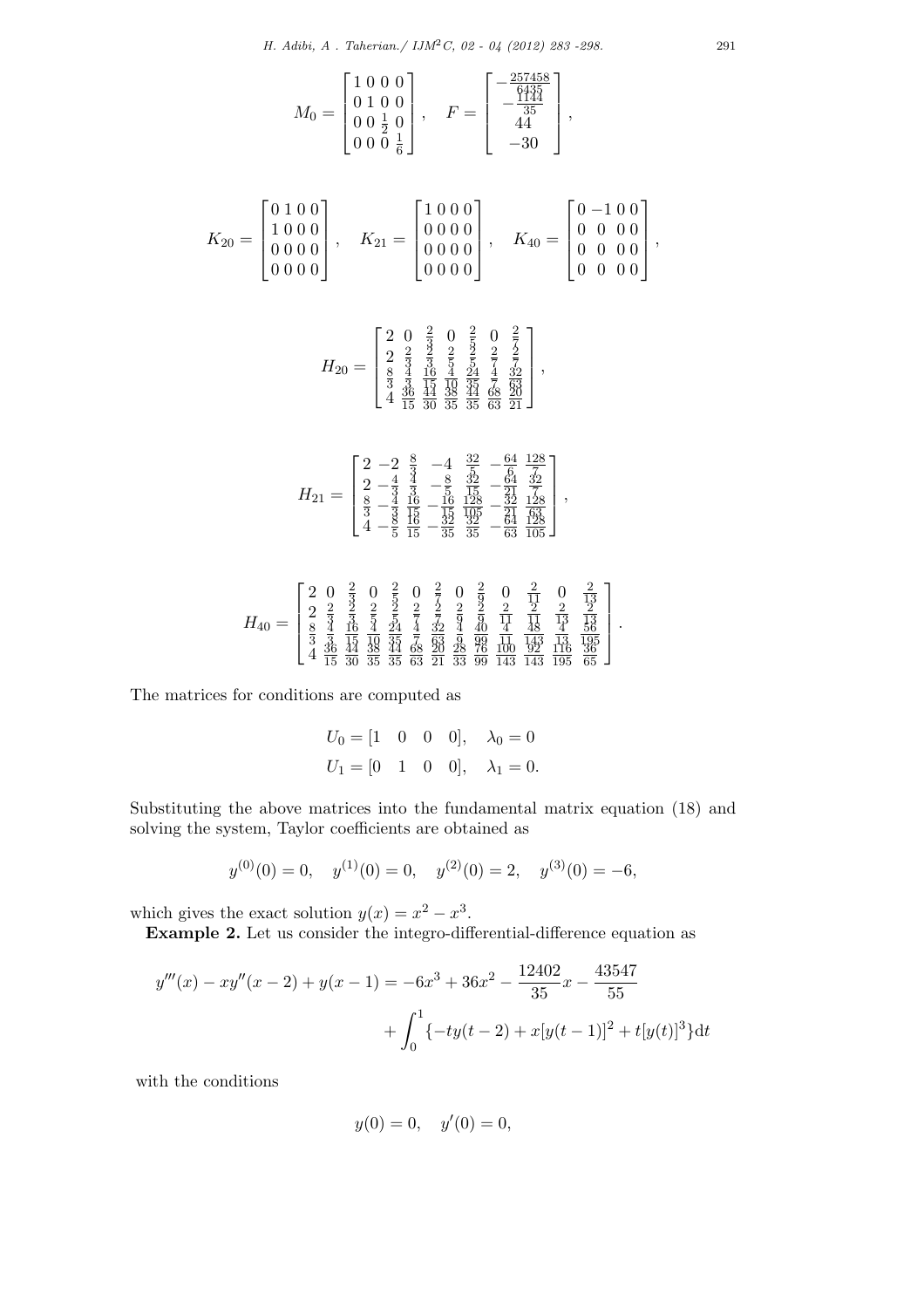where  $N = 5$ ,  $a = c = 0$ ,  $b = 1$ ,  $\tau_{00} = 0$ ,  $\tau_{20} = 1$ ,  $\tau_{30} = 2$ ,  $P_{00}(x) = 1$ ,  $P_{10}(x) = -1, P_{20}(x) = 1, K_{10}(x,t) = -t, K_{20}(x,t) = x, K_{30}(x,t) = t, f(x) =$  $-6x^3 + 36x^2 - \frac{12402}{35}x - \frac{43547}{55}$ . So, the required matrices are

*P*<sup>00</sup> = 1 0 0 0 0 0 0 1 0 0 0 0 0 0 <sup>1</sup> 2 0 0 0 0 0 0 <sup>1</sup> 6 0 0 0 0 0 0 <sup>1</sup> <sup>24</sup> 0 0 0 0 0 0 <sup>1</sup> 120 *, P*<sup>10</sup> = 0 0 0 0 0 0 0 0 0 0 0 0 0 0 0 0 0 0 0 0 0 0 0 0 0 0 0 0 0 0 0 0 0 0 0 0 *,*

$$
P_{20} = \begin{bmatrix} 0 & 0 & 0 & 0 & 0 & 0 \\ 0 & 0 & -1 & 0 & 0 & 0 \\ 0 & 0 & 0 & -1 & 0 & 0 \\ 0 & 0 & 0 & 0 & -\frac{1}{2} & 0 \\ 0 & 0 & 0 & 0 & 0 & -\frac{1}{6} \\ 0 & 0 & 0 & 0 & 0 & 0 \end{bmatrix}, \quad P_{30} = \begin{bmatrix} 0 & 0 & 0 & 1 & 0 & 0 \\ 0 & 0 & 0 & 0 & 1 & 0 \\ 0 & 0 & 0 & 0 & 0 & \frac{1}{2} \\ 0 & 0 & 0 & 0 & 0 & 0 \\ 0 & 0 & 0 & 0 & 0 & 0 \\ 0 & 0 & 0 & 0 & 0 & 0 \end{bmatrix},
$$

$$
X_{00}=\begin{bmatrix} 1 & -1 & \frac{1}{2} & -\frac{1}{6} & \frac{1}{24} & -\frac{1}{120} \\ 0 & 1 & -1 & \frac{1}{2} & -\frac{1}{6} & \frac{1}{24} \\ 0 & 0 & 1 & -1 & \frac{1}{2} & -\frac{1}{6} \\ 0 & 0 & 0 & 1 & -1 & \frac{1}{2} \\ 0 & 0 & 0 & 0 & 1 & -1 \\ 0 & 0 & 0 & 0 & 0 & 1 \end{bmatrix},\quad X_{10}=\begin{bmatrix} 1 & -2 & 2 & -\frac{8}{6} & \frac{16}{24} & -\frac{32}{120} \\ 0 & 1 & -2 & 2 & -\frac{8}{6} & \frac{16}{24} \\ 0 & 0 & 1 & -2 & 2 & -\frac{8}{6} \\ 0 & 0 & 0 & 1 & -2 & 2 \\ 0 & 0 & 0 & 0 & 1 & -2 \\ 0 & 0 & 0 & 0 & 0 & 1 \end{bmatrix},
$$

$$
X_{20} = \begin{bmatrix} 1 & -2 & 2 & -\frac{8}{6} & \frac{16}{24} & -\frac{32}{120} \\ 0 & 1 & -2 & 2 & -\frac{8}{6} & \frac{16}{24} \\ 0 & 0 & 1 & -2 & 2 & -\frac{8}{6} \\ 0 & 0 & 0 & 1 & -2 & 2 \\ 0 & 0 & 0 & 0 & 1 & -2 \\ 0 & 0 & 0 & 0 & 0 & 1 \end{bmatrix}, \quad X_{30} = \begin{bmatrix} 1 & 0 & 0 & 0 & 0 \\ 0 & 1 & 0 & 0 & 0 & 0 \\ 0 & 0 & 1 & 0 & 0 & 0 \\ 0 & 0 & 0 & 1 & 0 & 0 \\ 0 & 0 & 0 & 0 & 1 & 0 \\ 0 & 0 & 0 & 0 & 0 & 1 \end{bmatrix},
$$

$$
K_{10} = \begin{bmatrix} 0 & -1 & 0 & 0 & 0 & 0 \\ 0 & 0 & 0 & 0 & 0 & 0 \\ 0 & 0 & 0 & 0 & 0 & 0 \\ 0 & 0 & 0 & 0 & 0 & 0 \\ 0 & 0 & 0 & 0 & 0 & 0 \\ 0 & 0 & 0 & 0 & 0 & 0 \\ 0 & 0 & 0 & 0 & 0 & 0 \end{bmatrix}, \quad K_{20} = \begin{bmatrix} 0 & 0 & 0 & 0 & 0 & 0 \\ 1 & 0 & 0 & 0 & 0 & 0 \\ 0 & 0 & 0 & 0 & 0 & 0 \\ 0 & 0 & 0 & 0 & 0 & 0 \\ 0 & 0 & 0 & 0 & 0 & 0 \\ 0 & 0 & 0 & 0 & 0 & 0 \end{bmatrix},
$$

$$
K_{30} = \begin{bmatrix} 0 & 1 & 0 & 0 & 0 & 0 \\ 0 & 0 & 0 & 0 & 0 & 0 \\ 0 & 0 & 0 & 0 & 0 & 0 \\ 0 & 0 & 0 & 0 & 0 & 0 \\ 0 & 0 & 0 & 0 & 0 & 0 \\ 0 & 0 & 0 & 0 & 0 & 0 \end{bmatrix}, \quad M_{0} = \begin{bmatrix} 1 & 0 & 0 & 0 & 0 & 0 \\ 0 & 1 & 0 & 0 & 0 & 0 & 0 \\ 0 & 0 & \frac{1}{2} & 0 & 0 & 0 & 0 \\ 0 & 0 & 0 & \frac{1}{6} & 0 & 0 & 0 \\ 0 & 0 & 0 & 0 & \frac{1}{120} & 0 \\ 0 & 0 & 0 & 0 & 0 & \frac{1}{120} \end{bmatrix}, \quad F = \begin{bmatrix} -\frac{43547}{55} \\ -\frac{12402}{35} \\ -36 \\ -36 \\ 0 \\ 0 \end{bmatrix}
$$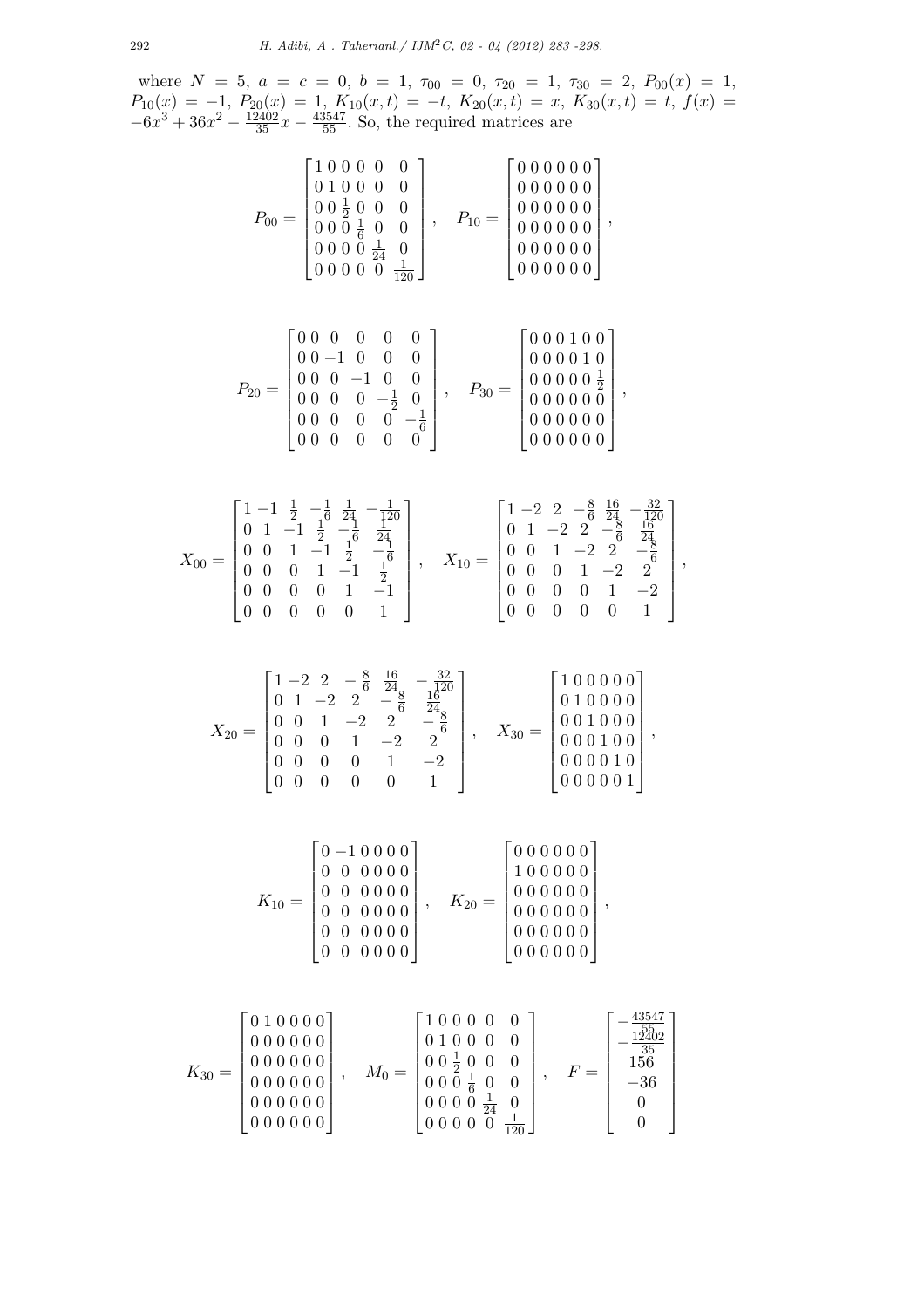*H. Adibi, A . Taherian./ IJM*2*C, 02 - 04 (2012) 283 -298.* 293

$$
H_{10} = \begin{bmatrix} 1 & -\frac{3}{2} & \frac{7}{3} & -\frac{15}{12} & \frac{31}{137} & -\frac{63}{229} & \frac{74}{274} \\ \frac{37}{175} & -\frac{329}{172} & \frac{458}{195} & -\frac{103}{103} & \frac{913}{2913} & -\frac{5201}{291} \\ -\frac{375}{175} & \frac{687}{197} & -\frac{3341}{393} & \frac{6494}{195} & -\frac{85573}{35642} & \frac{158535}{15853} \\ \frac{61}{5} & -\frac{63}{30} & \frac{3781}{105} & -\frac{17757}{280} & \frac{35642}{21559} & -\frac{128579}{128579} \\ -\frac{3367}{5} & \frac{19022}{21} & -\frac{212667}{168} & \frac{64425}{252} & -\frac{293991}{693} & \frac{5417618}{693} \end{bmatrix}
$$
\n
$$
H_{20} = \begin{bmatrix} 1 & -\frac{1}{2} & \frac{1}{3} & -\frac{1}{4} & \frac{1}{5} & -\frac{1}{6} & \frac{1}{7} & -\frac{1}{8} & \frac{1}{9} & -\frac{1}{10} & \frac{1}{11} \\ \frac{1}{2} & -\frac{1}{6} & \frac{1}{12} & -\frac{1}{20} & \frac{1}{30} & -\frac{1}{42} & \frac{1}{56} & -\frac{1}{72} & \frac{1}{90} & -\frac{1}{110} & \frac{1}{11} \\ \frac{1}{2} & -\frac{1}{6} & \frac{1}{12} & -\frac{1}{20} & \frac{1}{30} & -\frac{1}{42} & \frac{1}{56} & -\frac{1}{72} & \frac{1}{90} & -\frac{1}{110} & \frac{1}{132} \\ \frac{1}{3} & -\frac{1}{42} & \frac{1}{30} &
$$

Also, the matrices for conditions are

$$
U_0 = \begin{bmatrix} 1 & 0 & 0 & 0 & 0 & 0 \end{bmatrix}, \quad \lambda_0 = 0
$$
  

$$
U_1 = \begin{bmatrix} 0 & 1 & 0 & 0 & 0 & 0 \end{bmatrix}, \quad \lambda_1 = 0.
$$

By substituting the above matrices in the matrix equation (18) and solving the system, we will have

$$
y^{(0)}(0) = 0
$$
,  $y^{(1)}(0) = 0$ ,  $y^{(2)}(0) = 48$ ,  $y^{(3)}(0) = -36$ ,  $y^{(4)}(0) = 0$ ,  $y^{(5)}(0) = 0$ ,

By putting into (3), we obtain the exact solution as

$$
y(x) = 24x^2 - 6x^3.
$$
 (22)

**Example 3.** Now consider the following nonlinear equation

$$
y'''(x-\frac{\pi}{2})+y''(x-\pi)-xy'(x-\pi)-xy(x-\frac{\pi}{2})=f(x)+\int_0^{\pi}\left\{x[y(t-\pi)]^3+t[y(t-\frac{\pi}{2})]^2\right\}\mathrm{d}t,
$$

with the conditions

$$
y(0) = 1
$$
,  $y'(0) = 0$ ,  $y''(0) = -1$ ,

and approximate the solution  $y(x)$  by the Taylor polynomial

$$
y(x) = \sum_{n=0}^{7} \frac{y^{(n)}(0)}{n!} (x - c)^n,
$$

*,*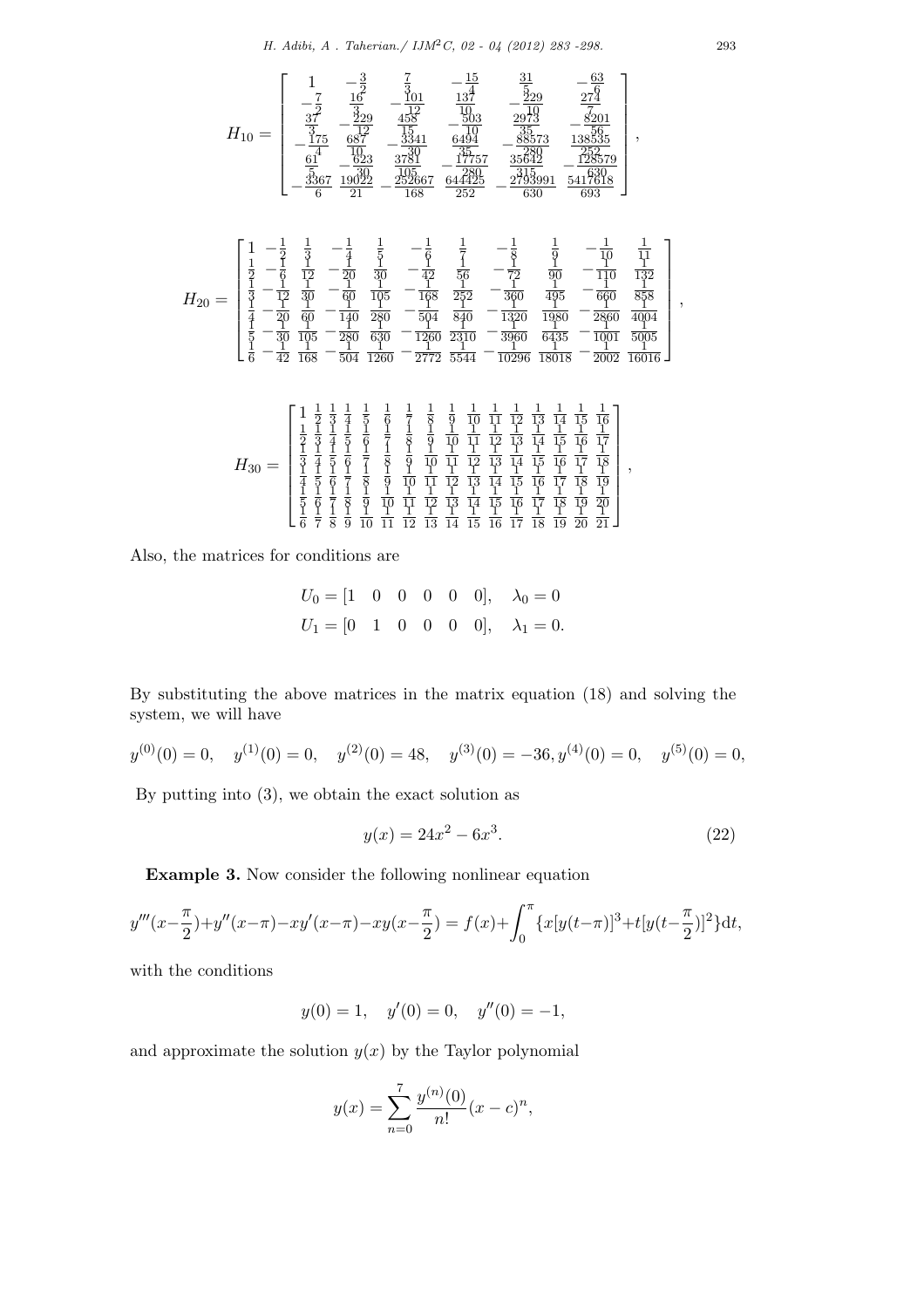Where as  $a = 0$ ,  $b = \pi$ ,  $c = 0$ ,  $P_{00}(x) = -x$ ,  $P_{10}(x) = -x$ ,  $P_{20}(x) = 1$ ,  $P_{30}(x) = 1$ ,  $K_{20}(x,t) = t$ ,  $K_{30}(x,t) = x$ ,  $\tau_{10} = \tau_{20} = \pi$ ,  $\tau_{30} = \frac{\pi}{2}$  $\frac{\pi}{2}$  and  $f(x) = -2x \sin(x) - \frac{\pi^2}{4}$  $\frac{r^2}{4}$ . So, the required matrices are

$$
P_{00} = \left[\begin{array}{cccccccc} 0 & 0 & 0 & 0 & 0 & 0 & 0 & 0 \\ -1 & 0 & 0 & 0 & 0 & 0 & 0 & 0 \\ 0 & -1 & 0 & 0 & 0 & 0 & 0 & 0 \\ 0 & 0 & -\frac{1}{2} & 0 & 0 & 0 & 0 & 0 \\ 0 & 0 & 0 & -\frac{1}{6} & 0 & 0 & 0 & 0 \\ 0 & 0 & 0 & 0 & -\frac{1}{24} & 0 & 0 & 0 \\ 0 & 0 & 0 & 0 & 0 & -\frac{1}{120} & 0 & 0 \\ 0 & 0 & 0 & 0 & 0 & 0 & -\frac{1}{720} & 0 \end{array}\right],
$$

$$
P_{10}=\left[\begin{matrix}0 & 0 & 0 & 0 & 0 & 0 & 0 & 0 \\ 0 & -1 & 0 & 0 & 0 & 0 & 0 & 0 \\ 0 & 0 & -1 & 0 & 0 & 0 & 0 & 0 \\ 0 & 0 & 0 & -\frac{1}{2} & 0 & 0 & 0 & 0 \\ 0 & 0 & 0 & 0 & -\frac{1}{6} & 0 & 0 & 0 \\ 0 & 0 & 0 & 0 & 0 & -\frac{1}{24} & 0 & 0 \\ 0 & 0 & 0 & 0 & 0 & 0 & -\frac{1}{120} & 0 \\ 0 & 0 & 0 & 0 & 0 & 0 & 0 & -\frac{1}{720} \end{matrix}\right],
$$

*P*<sup>20</sup> = 0 0 1 0 0 0 0 0 0 0 0 1 0 0 0 0 0 0 0 0 <sup>1</sup> 2 0 0 0 0 0 0 0 0 <sup>1</sup> 6 0 0 0 0 0 0 0 0 <sup>1</sup> <sup>24</sup> 0 0 0 0 0 0 0 0 <sup>1</sup> 120 0 0 0 0 0 0 0 0 0 0 0 0 0 0 0 0 *, P*<sup>30</sup> = 0 0 0 1 0 0 0 0 0 0 0 0 1 0 0 0 0 0 0 0 0 <sup>1</sup> 2 0 0 0 0 0 0 0 0 <sup>1</sup> 6 0 0 0 0 0 0 0 0 <sup>1</sup> 24 0 0 0 0 0 0 0 0 0 0 0 0 0 0 0 0 0 0 0 0 0 0 0 0 *,* 

$$
X_{00}=X_{30}=\begin{bmatrix} 1-\frac{\pi}{2} & \frac{\pi^2}{8} & -\frac{\pi^3}{48} & \frac{\pi^4}{3840} & -\frac{\pi^5}{3840} & \frac{\pi^6}{46080} & -\frac{\pi^7}{645120} \\ 0 & 1 & -\frac{\pi}{2} & \frac{\pi^2}{8} & -\frac{\pi^3}{48} & \frac{\pi^3}{384} & -\frac{\pi^3}{3840} & \frac{\pi^5}{46080} \\ 0 & 0 & 1 & -\frac{\pi}{2} & \frac{\pi^2}{8} & \frac{\pi^3}{48} & -\frac{\pi^4}{384} & \frac{\pi^5}{3840} \\ 0 & 0 & 0 & 1 & -\frac{\pi}{2} & \frac{\pi^2}{8} & \frac{\pi^3}{48} & -\frac{\pi^4}{384} \\ 0 & 0 & 0 & 0 & 1 & -\frac{\pi}{2} & \frac{\pi^2}{8} & \frac{\pi^3}{48} \\ 0 & 0 & 0 & 0 & 0 & 1 & -\frac{\pi}{2} & \frac{\pi^2}{8} \\ 0 & 0 & 0 & 0 & 0 & 0 & 1 & -\frac{\pi}{2} \\ 0 & 0 & 0 & 0 & 0 & 0 & 0 & 1 \end{bmatrix},
$$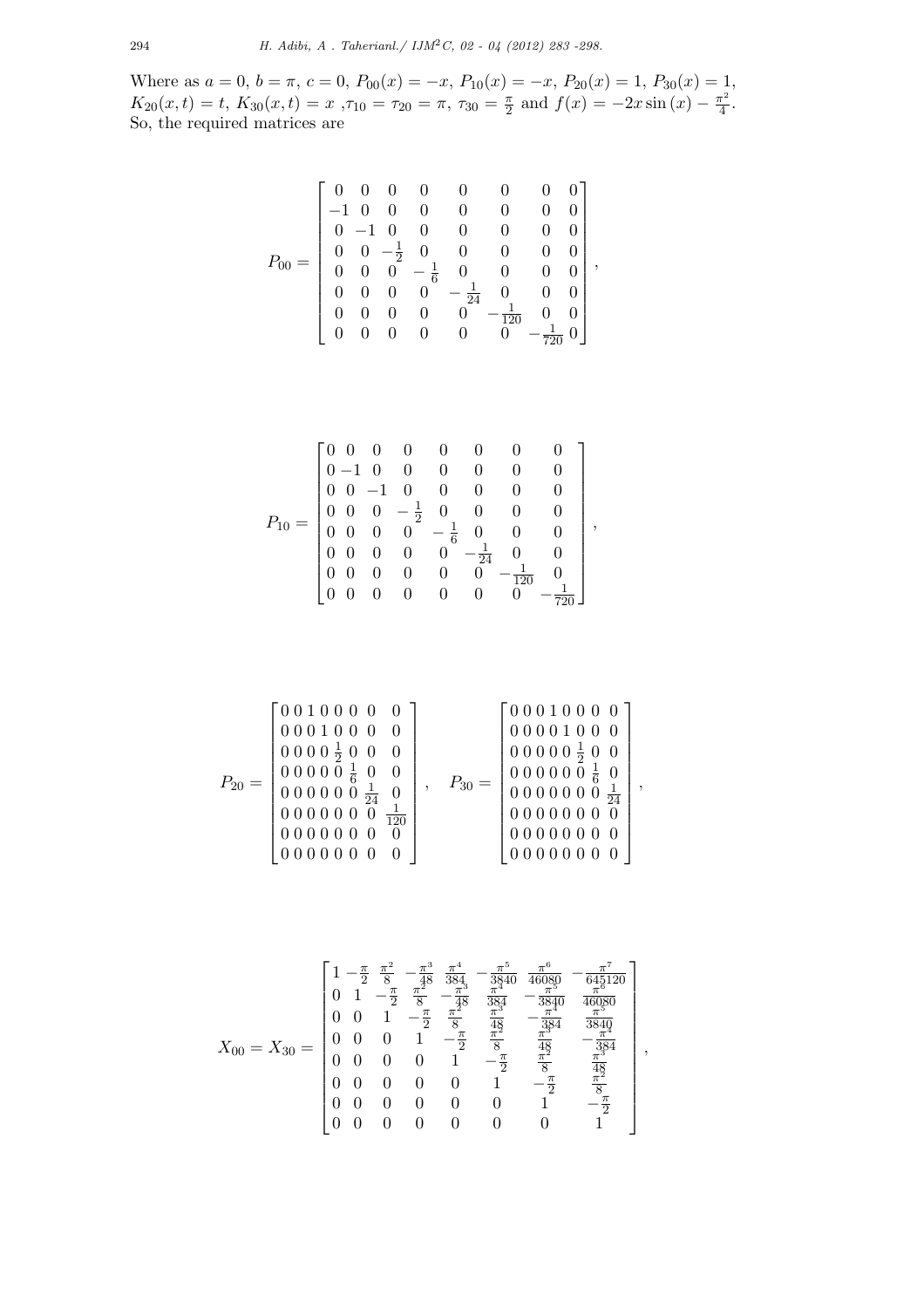$$
K_{10}=X_{20}=\begin{bmatrix} 1-\pi\,\frac{\pi^2}{2}-\frac{\pi^3}{24}-\frac{\pi^5}{24}-\frac{\pi^5}{24}-\frac{\pi^5}{24}-\frac{\pi^5}{24}-\frac{\pi^5}{24}-\frac{\pi^5}{24}-\frac{\pi^5}{24}-\frac{\pi^5}{24}-\frac{\pi^5}{24}-\frac{\pi^5}{24}-\frac{\pi^5}{24}-\frac{\pi^5}{24}-\frac{\pi^5}{24}-\frac{\pi^5}{24}-\frac{\pi^5}{24}-\frac{\pi^5}{24}-\frac{\pi^5}{24}-\frac{\pi^5}{24}-\frac{\pi^5}{24}-\frac{\pi^5}{24}-\frac{\pi^5}{24}-\frac{\pi^5}{24}-\frac{\pi^5}{24}-\frac{\pi^5}{24}-\frac{\pi^5}{24}-\frac{\pi^5}{24}-\frac{\pi^5}{24}-\frac{\pi^5}{24}-\frac{\pi^5}{24}-\frac{\pi^5}{24}-\frac{\pi^5}{24}-\frac{\pi^5}{24}-\frac{\pi^5}{24}-\frac{\pi^5}{24}-\frac{\pi^5}{24}-\frac{\pi^5}{24}-\frac{\pi^5}{24}-\frac{\pi^5}{24}-\frac{\pi^5}{24}-\frac{\pi^5}{24}-\frac{\pi^5}{24}-\frac{\pi^5}{24}-\frac{\pi^5}{24}-\frac{\pi^5}{24}-\frac{\pi^5}{24}-\frac{\pi^5}{24}-\frac{\pi^5}{24}-\frac{\pi^5}{24}-\frac{\pi^5}{24}-\frac{\pi^5}{24}-\frac{\pi^5}{24}-\frac{\pi^5}{24}-\frac{\pi^5}{24}-\frac{\pi^5}{24}-\frac{\pi^5}{24}-\frac{\pi^5}{24}-\frac{\pi^5}{24}-\frac{\pi^5}{24}-\frac{\pi^5}{24}-\frac{\pi^5}{24}-\frac{\pi^5}{24}-\frac{\pi^5}{24}-\frac{\pi^5}{24}-\frac{\pi^5}{24}-\frac{\pi^5}{24}-\frac{\pi^5}{24}-\frac{\pi^5}{24}-\frac{\pi^5}{24}-\frac{\pi^5}{24}-\frac{\pi^5}{24}-\frac{\pi^5}{24}-\frac{\pi^5}{24
$$

1  $\mathbf{I}$  $\mathbf{I}$  $\mathbf{I}$  $\mathbf{I}$  $\mathbf{I}$  $\mathbf{I}$  $\mathbf{I}$  $\mathbf{I}$  $\mathbf{I}$  $\mathbf{I}$  $\mathbf{I}$  $\mathbf{I}$ 

*.*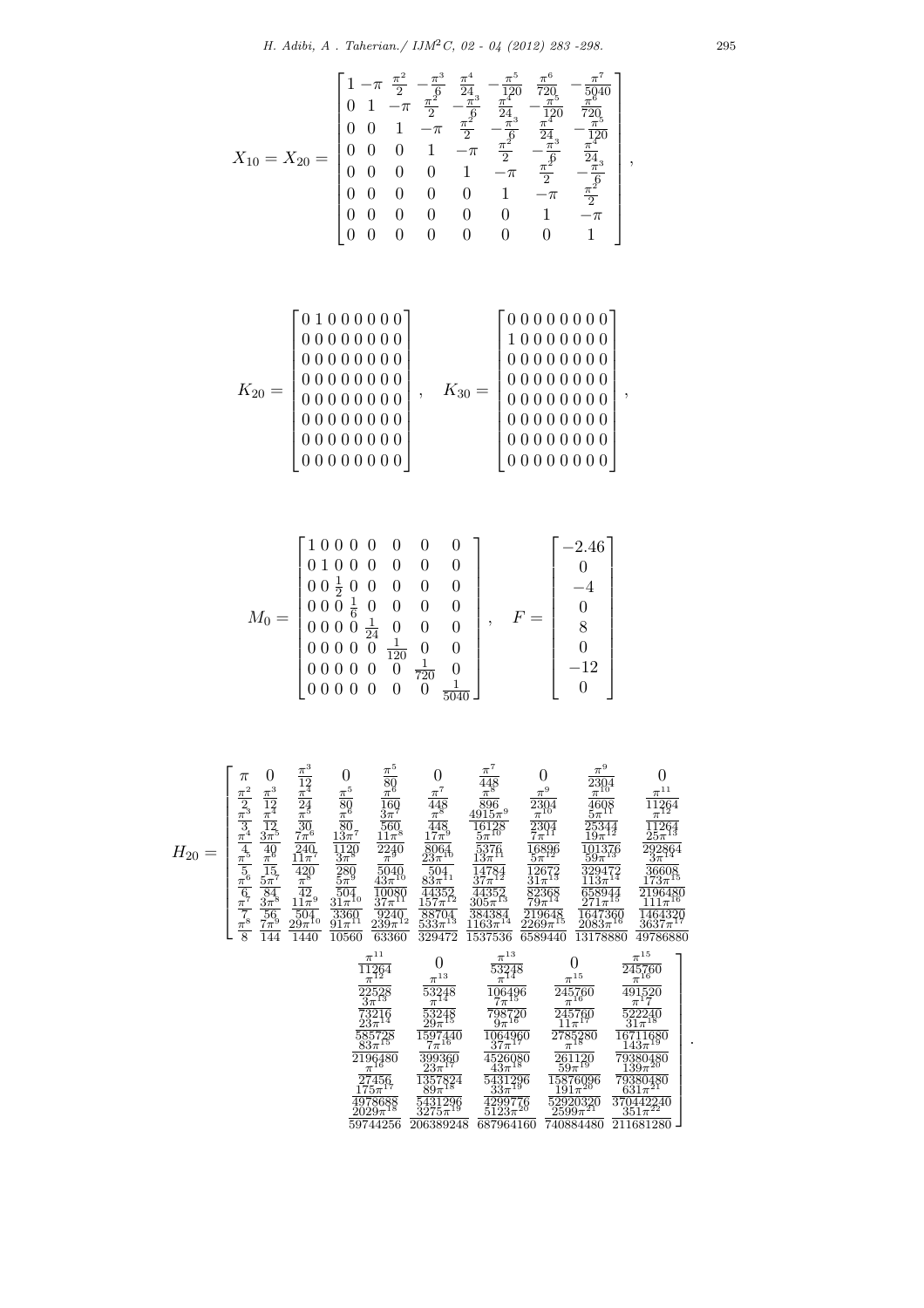| $x_i$     | Exact       | Present     | method   |             |          |             |          |
|-----------|-------------|-------------|----------|-------------|----------|-------------|----------|
|           | solution    | $N=6$       | $E(x_i)$ | $N=7$       | $E(x_i)$ | $N=8$       | $E(x_i)$ |
|           |             |             |          |             |          |             |          |
| $\Omega$  | 1.000000    | 1.000000    | 0.000000 | 1.000000    | 0.000000 | 1.000000    | 0.000000 |
| $\pi/10$  | 0.951059    | 0.951067    | 0.000007 | 0.951056    | 0.000002 | 0.951058    | 0.000001 |
| $2\pi/10$ | 0.809028    | 0.809475    | 0.000447 | 0.809377    | 0.000348 | 0.809363    | 0.000334 |
| $3\pi/10$ | 0.587809    | 0.590421    | 0.002611 | 0.590075    | 0.002266 | 0.5900482   | 0.002238 |
| $2\pi/5$  | 0.309054    | 0.317454    | 0.008399 | 0.316541    | 0.007486 | 0.316101    | 0.007046 |
| $\pi/2$   | 0.000000    | 0.020008    | 0.020008 | 0.017565    | 0.017565 | 0.015993    | 0.015993 |
| $3\pi/5$  | $-0.308960$ | $-0.269804$ | 0.039155 | $-0.276757$ | 0.032203 | $-0.275786$ | 0.03317  |
| $7\pi/10$ | $-0.587728$ | $-0.521129$ | 0.066598 | $-0.540468$ | 0.047260 | $-0.547172$ | 0.040556 |
| $4\pi/5$  | $-0.808970$ | $-0.709028$ | 0.099941 | $-0.758680$ | 0.050289 | $-0.794277$ | 0.014692 |
| $9\pi/10$ | $-0.951028$ | $-0.819877$ | 0.131151 | $-0.936128$ | 0.014900 | $-0.946926$ | 0.004102 |
| $\pi$     | $-1.000000$ | $-0.857487$ | 0.142512 | $-1.107491$ | 0.107491 | $-1.021123$ | 0.021123 |

Table 1. Error analysis of Example 3 for the x value

Also, The matrix for conditions are computed as

$$
U_0 = \begin{bmatrix} 1 & 0 & 0 & 0 & 0 & 0 & 0 \\ 0 & 1 & 0 & 0 & 0 & 0 & 0 \\ 0 & 0 & 1 & 0 & 0 & 0 & 0 \\ 0 & 0 & 0 & 0 & 0 & 0 & 0 \end{bmatrix}, \quad \lambda_0 = 1
$$
  

$$
U_2 = \begin{bmatrix} 0 & 0 & 1 & 0 & 0 & 0 & 0 \\ 0 & 0 & 0 & 0 & 0 & 0 \\ 0 & 0 & 0 & 0 & 0 & 0 \end{bmatrix}, \quad \lambda_2 = -1.
$$

putting the above matrix in the matrix equation (18) and solving the system, the Taylor coefficients are obtained as

$$
y^{(0)}(0) = 1
$$
,  $y^{(1)}(0) = 0$ ,  $y^{(2)}(0) = -1$ ,  $y^{(3)}(0) = -0.010686$ ,  
\n $y^{(4)}(0) = 1.137288$ ,  $y^{(5)}(0) = -0.13584$ ,  $y^{(6)}(0) = -0.8354504$ ,  
\n $y^{(7)}(0) = -0.4526872$ ,

By replacing into (3), we get

$$
y(x) = 1 - \frac{x^2}{2} - 0.001781x^3 + 0.047387x^4 - 0.001132x^5 - 0.00116x^6 - 0.00009x^7,
$$

The gained solutions for  $N = 6, 7, 8$  are compared with the exact solution  $y(x) =$  $cos(x) = 1 - \frac{x^2}{2} + \frac{x^4}{4!} - \frac{x^6}{6!}$  in Table 1.

**Example 4.** Our last example is the nonlinear equation as

$$
y^{(4)}(x-1) + xy^{(3)}(x-1) + xy''(x-1) + y'(x-2) + y(x-2) = f(x) + \int_0^2 \{ty(t-1)^3 + e^{-3}y(t-2)^2\}dt
$$

with the conditions

$$
y(0) = 1, \quad y'(0) = -1.
$$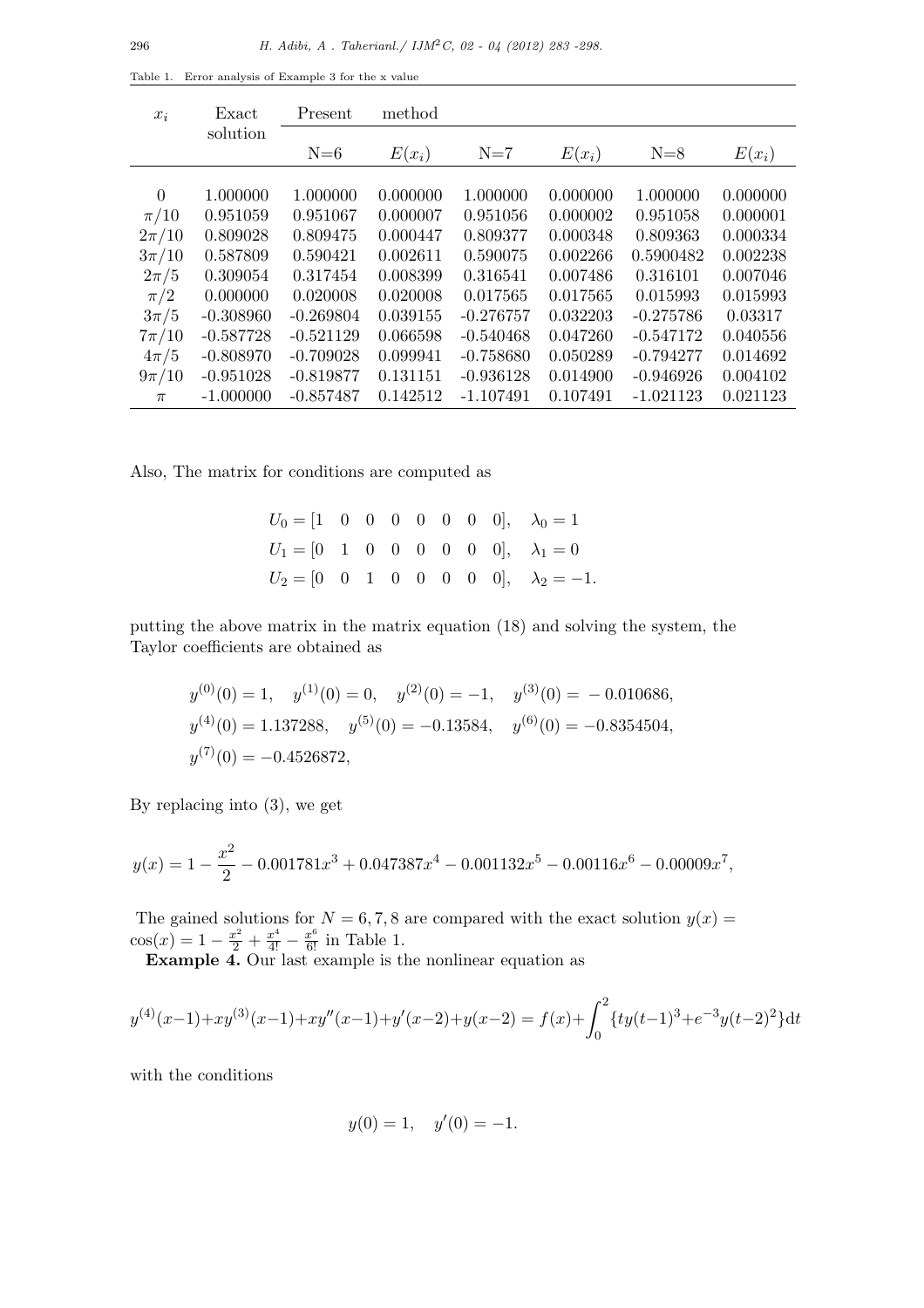|  |  |  |  |  |  | Table 2. Error analysis of Example 4 for the x value |  |
|--|--|--|--|--|--|------------------------------------------------------|--|
|--|--|--|--|--|--|------------------------------------------------------|--|

|          |                | $N=5$              |          |                    |          |
|----------|----------------|--------------------|----------|--------------------|----------|
| $x_i$    | Exact solution | Numerical solution | $E(x_i)$ | Numerical solution | $E(x_i)$ |
|          |                |                    |          |                    |          |
| $\theta$ | 1.000000       | 1.000000           | 0.000000 | 1.000000           | 0.000000 |
| 0.2      | 0.818730       | 0.819362           | 0.000632 | 0.818858           | 0.000128 |
| 0.4      | 0.670320       | 0.670355           | 0.000035 | 0.670347           | 0.000027 |
| 0.6      | 0.548811       | 0.544802           | 0.004009 | 0.549997           | 0.001186 |
| 0.8      | 0.449328       | 0.437368           | 0.011960 | 0.451493           | 0.002165 |
| 1.0      | 0.367879       | 0.345018           | 0.022861 | 0.371388           | 0.003509 |
| 1.2      | 0.301194       | 0.266474           | 0.034720 | 0.306491           | 0.005297 |
| 1.4      | 0.246596       | 0.201674           | 0.044922 | 0.254240           | 0.007644 |
| 1.6      | 0.201896       | 0.151223           | 0.050673 | 0.212581           | 0.010685 |
| 1.8      | 0.165298       | 0.115851           | 0.049447 | 0.179866           | 0.014568 |
| 2.0      | 0.135335       | 0.095872           | 0.039463 | 0.154744           | 0.019409 |

We approximate the solution  $y(x)$  by the Taylor polynomial

$$
y(x) = \sum_{n=0}^{5} \frac{y^{(n)}(0)}{n!} (x - c)^n,
$$

whereas  $a = 0, b = 2, c = 0, P_{00}(x) = 1, P_{10}(x) = 1, P_{20}(x) = x, P_{30}(x) = x$ ,  $P_{40}(x) = 1, K_{20}(x,t) = e^{-3}, K_{30}(x,t) = t, \tau_{00} = \tau_{10} = 2, \tau_{20} = \tau_{30} = \tau_{40} = 2,$  $f(x) = e^{-x+1} - \frac{1}{9}$  $\frac{1}{9}e^3 - \frac{1}{2}$  $\frac{1}{2}e + \frac{23}{18}e^{-3}$ . To find a Taylor polynomial solution, we proceed as before. Then the Taylor coefficients are obtained as

$$
y^{(0)}(0) = 1
$$
,  $y^{(1)}(0) = -1$ ,  $y^{(2)}(0) = 1.071776$ ,  $y^{(3)}(0) = -1.674588$ ,  
\n $y^{(4)}(0) = 2.457288$ ,  $y^{(5)}(0) = -1.69908$ .

By putting into (3), we get

$$
y(x) = 1 - x + 0.535888x^{2} - 0.279098x^{3} + 0.102387x^{4} + 0.014159x^{5}.
$$

The gained solutions for  $N = 5, 7$  are compared with the exact solution  $y(x) =$  $e^{-x} = 1 - x + \frac{x^2}{2!} - \frac{x^3}{3!} + \frac{x^4}{4!} - \frac{x^5}{5!}$  in Table 2.

#### **5. Conclusion**

The method proposed in this paper is applied to find approximate and exact solutions of general nonlinear Fredholm integro-differential-difference equations. The method is based on computing the coefficients in the Taylor polynomial of solution of a nonlinear Fredholm integro-differential-difference equation. It is observed that the method has the best advantage when the known functions in an equation can be expanded to Taylor series which converge rapidly .

the method can be developed and applied to a integro-differential-difference equa-